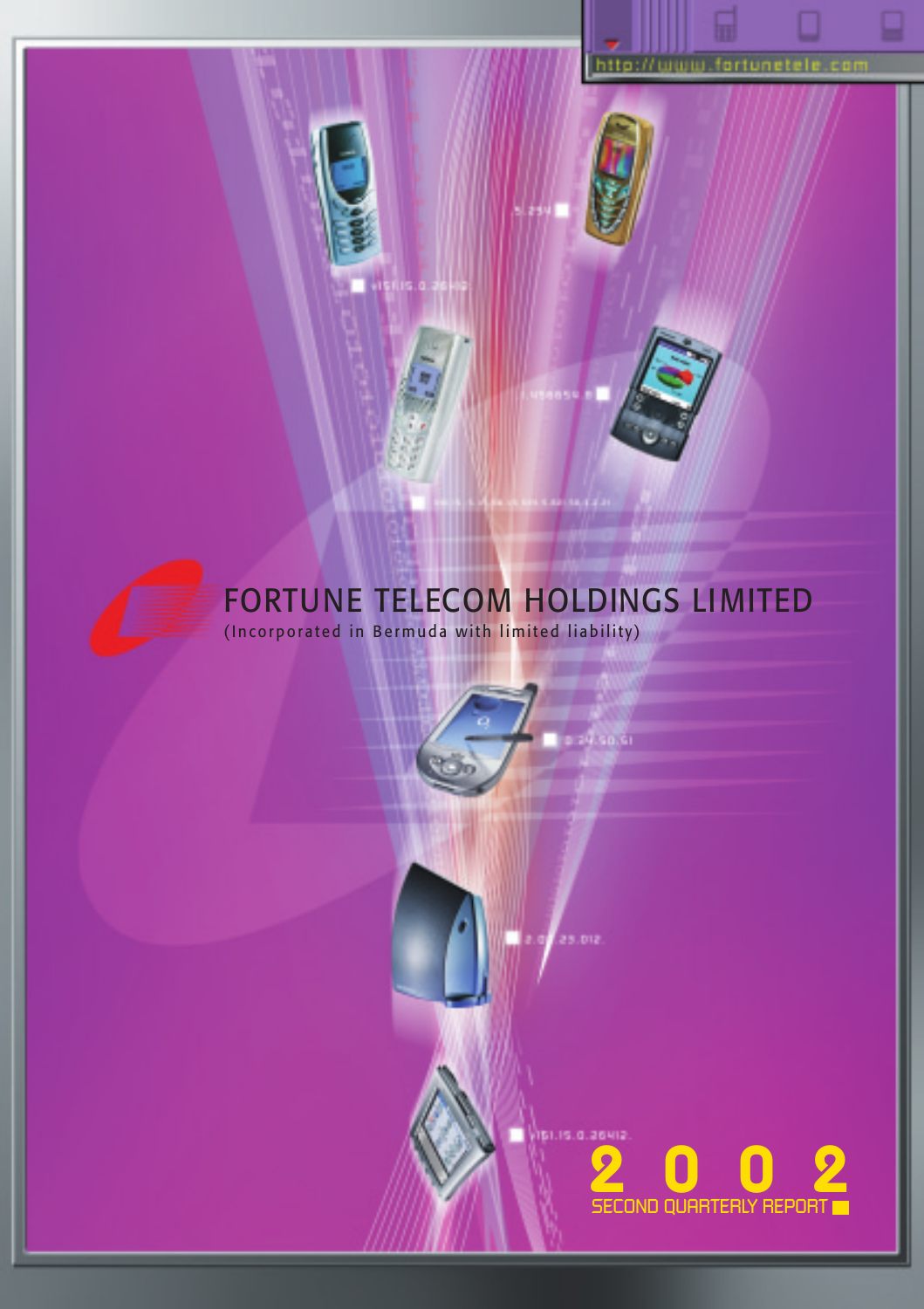## **CHARACTERISTICS OF THE GROWTH ENTERPRISE MARKET ("GEM") OF THE STOCK EXCHANGE OF HONG KONG LIMITED (THE "STOCK EXCHANGE")**

**GEM has been established as a market designed to accommodate companies to which a high investment risk may be attached. In particular, companies may list on GEM with neither a track record of profitability nor any obligation to forecast future profitability. Furthermore, there may be risks arising out of the emerging nature of companies listed on GEM and the business sector or countries in which the companies operate. Prospective investors should be aware of the potential risks of investing in such companies and should make the decision to invest only after due and careful consideration. The greater** risk profile and other characteristics of GEM mean that it is a market more **suited to professional and other sophisticated investors.**

**Given the emerging nature of companies listed on GEM, there is a risk that securities traded on GEM may be more susceptible to high market volatility than securities traded on the Main Board and no assurance is given that there will be a liquid market in the securities traded on GEM.**

**The principal means of information dissemination on GEM is publication on the internet website operated by the Stock Exchange. Listed companies ar e not generally required to issue paid announcements in gazetted newspapers. Accordingly, prospective investors should note that they need to have access to the GEM website in order to obtain up-to-date infor mation on GEM-listed issuers.**

*The Stock Exchange takes no responsibility for the contents of this document, makes no representation as to its accuracy or completeness and expressly disclaims any liability whatsoever for any loss howsoever arising from or in reliance upon the whole or any part of the contents of this document.*

*This document, for which the directors (the "Directors") of Fortune Telecom Holdings Limited collectively and individually accept full responsibility, includes particulars given in compliance with The Rules Governing the Listing of Securities on the Growth Enterprise Market of The Stock Exchange of Hong Kong Limited ("GEM Listing Rules") for the purpose of giving information with regard to Fortune Telecom Holdings Limited. The Directors, having made all reasonable enquiries, confirm that, to the best of their knowledge and belief:– (1) the information contained in this document is accurate and complete in all material respects and not misleading; (2) there are no other matters the omission of which would make any statement in this document misleading; and (3) all opinions expressed in this document have been arrived at after due and careful consideration and are founded on bases and assumptions that are fair and reasonable.*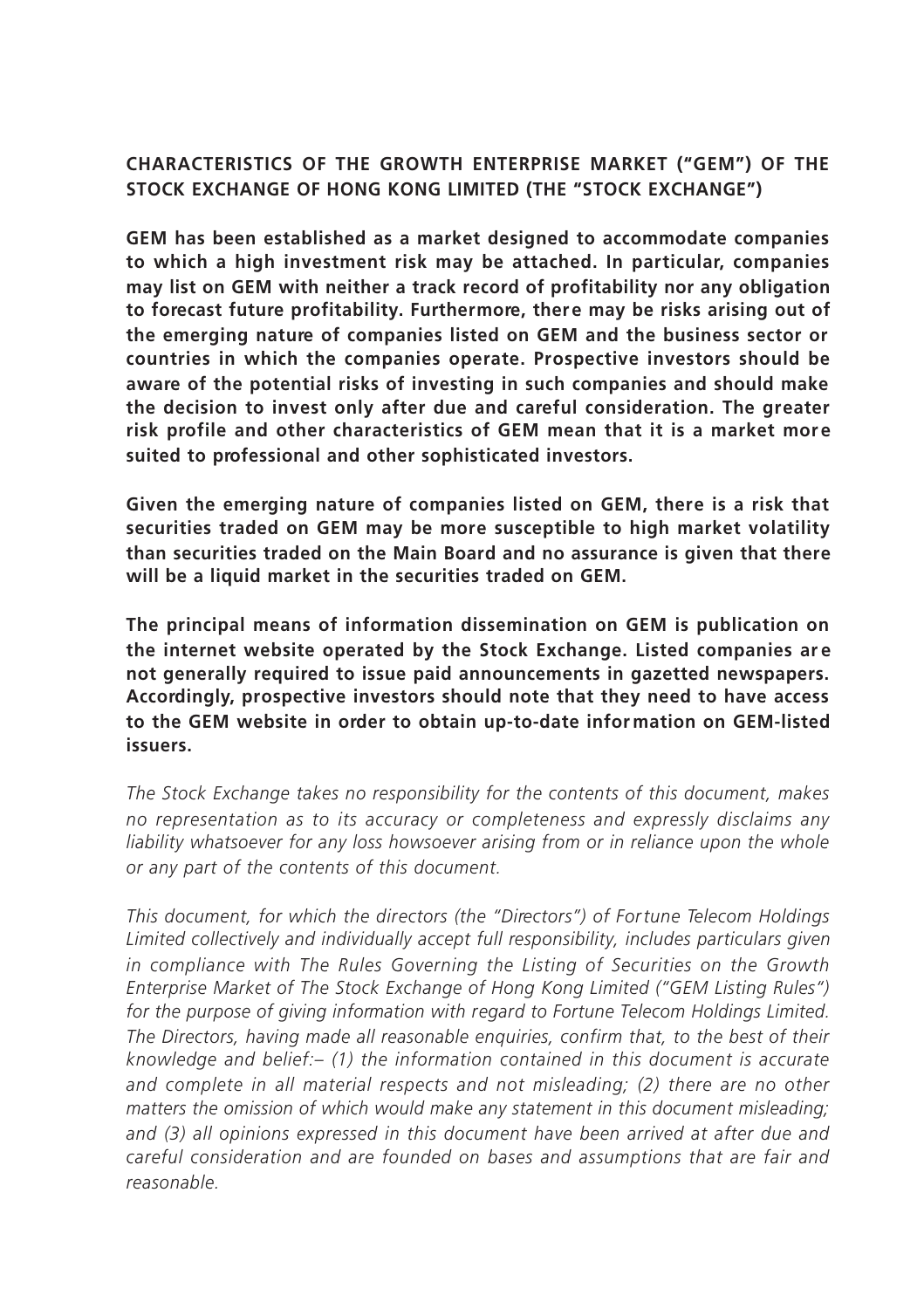

## **HIGHLIGHTS**

- Turnover for the six months ended 30th September, 2002 was approximately HK\$1,683 million, representing an increase of approximately 4% as compare with the corresponding period in the previous year.
- Unaudited profit from operations for the six months ended 30th September, 2002 was approximately HK\$54 million, representing an increase of approximately 80% as compare with the corresponding period in the previous year.
- The earnings per share was 11.4 cents for the six months period.
- The Board does not recommend the payment of interim dividend for the period (2001: Nil).

## **SIGNIFICANT QUARTERLY EVENTS**

- In August, road show and promotional campaign for Nokia's new model 3610 was carried out in Guangzhou, Beijing, Fuzhou and Kunming.
- In August, Synergy was engaged in the set up and supply of wireless networking equipment to the Cheung Kong Group for the "Wireless Community" Project at Hampton Place.
- In September, annual regional dealer meetings were carried out in Urumgi (Northern China) and Sanya (Southern China).
- On 18th September, 2002, the Group has entered into a HK\$160,000,000 2-years transferable term loan facility agreement with a syndicate of banks and financial institutions.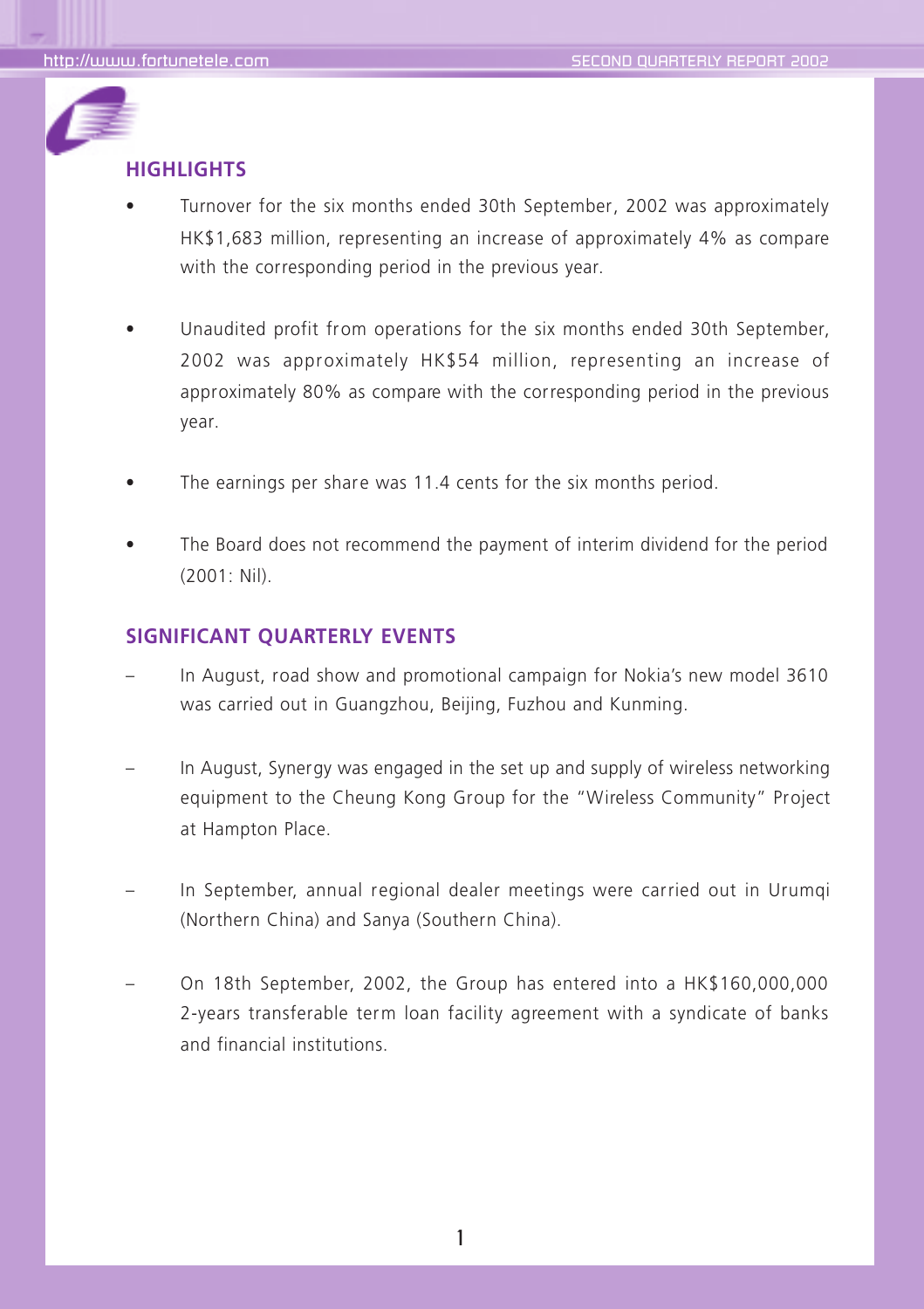![](_page_3_Picture_2.jpeg)

## **RESULTS**

The board of directors (the "Board") of Fortune Telecom Holdings Limited (the "Company") is pleased to present the second quarterly report and the unaudited condensed consolidated financial statements of the Company and its subsidiaries (collectively, the "Group").

## **CONDENSED CONSOLIDATED INCOME STATEMENT (UNAUDITED)**

|                                                                                                                                                                                     |                |                                                 | Three months ended<br>30th September,           |                                                       | Six months ended<br>30th September,               |
|-------------------------------------------------------------------------------------------------------------------------------------------------------------------------------------|----------------|-------------------------------------------------|-------------------------------------------------|-------------------------------------------------------|---------------------------------------------------|
|                                                                                                                                                                                     | Notes          | 2002<br><b>HK\$'000</b>                         | 2001<br>HK\$'000                                | 2002<br><b>HK\$'000</b>                               | 2001<br>HK\$'000                                  |
| Turnover<br>Cost of sales                                                                                                                                                           | 2              | 916,202<br>(885,990)                            | 943,503<br>(918, 665)                           | 1,683,544<br>(1, 597, 199)                            | 1,616,848<br>(1, 571, 639)                        |
| Gross profit<br>Other revenue<br>Distribution costs<br>Administrative expenses<br>Other operating expenses                                                                          |                | 30,212<br>951<br>(3,506)<br>(5, 577)<br>(6,880) | 24,838<br>2,063<br>(4,836)<br>(7, 128)<br>(526) | 86,345<br>2.088<br>(12, 793)<br>(14, 513)<br>(7, 175) | 45,209<br>4,584<br>(7, 730)<br>(11, 325)<br>(741) |
| Profit from operations<br>Finance costs<br>Deficit on revaluation<br>of an investment property<br>Unrealised holding loss on<br>other investments<br>Share of results of associates | 4              | 15,200<br>(4, 172)<br>(1, 250)<br>(62)<br>1     | 14,411<br>(3,326)<br>(8,947)<br>(42)            | 53,952<br>(8, 227)<br>(1, 250)<br>(808)<br>(38)       | 29,997<br>(6, 442)<br>(4, 751)<br>(101)           |
| Profit before taxation<br>Taxation                                                                                                                                                  | 5              | 9,717<br>(3, 433)                               | 2,096<br>3,632                                  | 43,629<br>(9, 595)                                    | 18,703<br>2,132                                   |
| Profit before minority interests<br>Minority interests                                                                                                                              |                | 6,284<br>(143)                                  | 5,728<br>(663)                                  | 34,034<br>341                                         | 20,835<br>(663)                                   |
| Profit for the period                                                                                                                                                               |                | 6,141                                           | 5,065                                           | 34,375                                                | 20,172                                            |
| Dividends paid<br>during the period                                                                                                                                                 | 6              | 15,105                                          | 3,021                                           | 15,105                                                | 3,021                                             |
| Earnings per share - Basic                                                                                                                                                          | $\overline{7}$ | 2.0 cents                                       | 1.7 cents                                       | <b>11.4 cents</b>                                     | 6.7 cents                                         |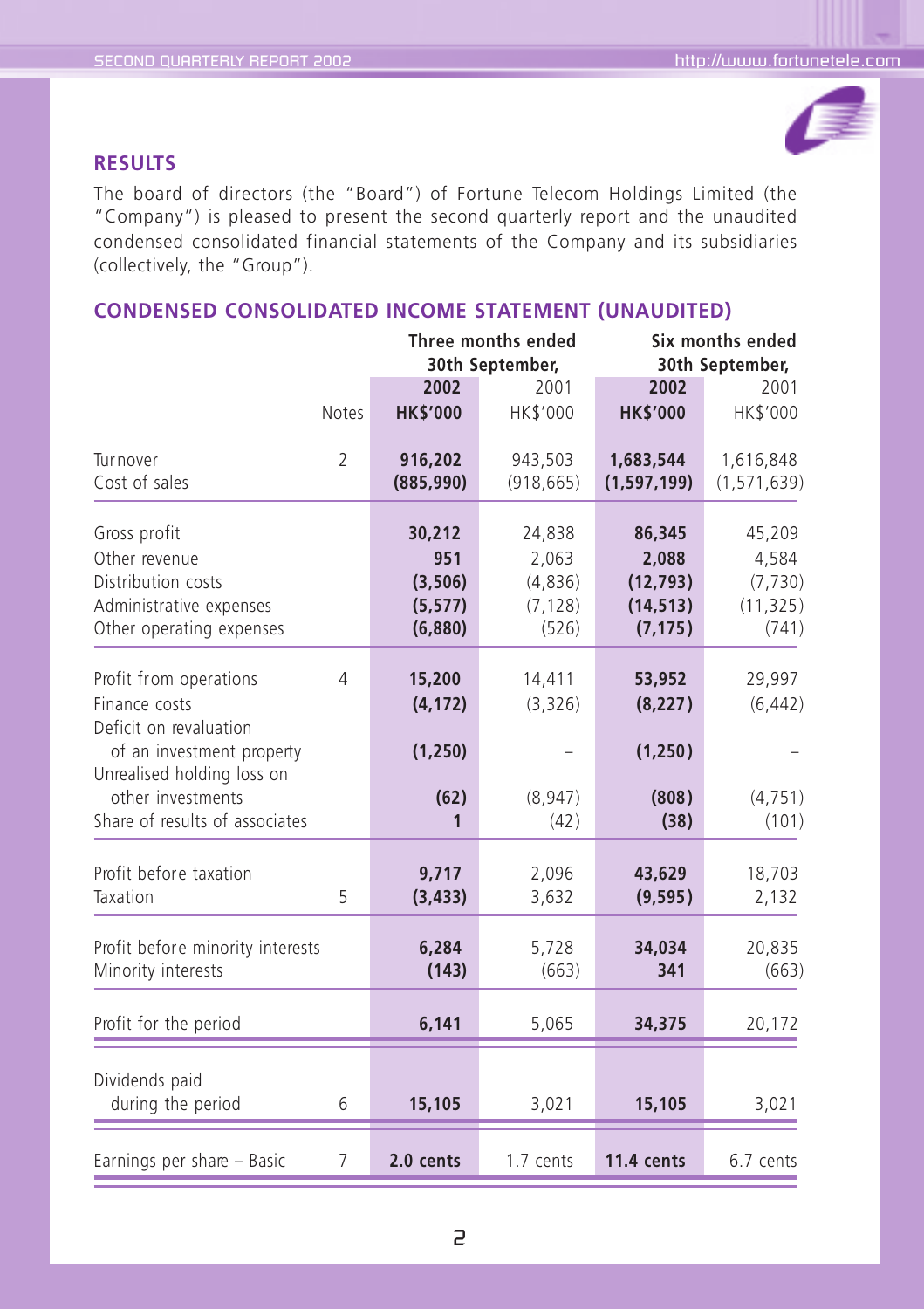![](_page_4_Picture_2.jpeg)

# **CONDENSED CONSOLIDATED BALANCE SHEET**

|                                  | <b>Notes</b> | As at<br>30th September,<br>2002<br><b>Unaudited</b><br><b>HK\$'000</b> | As at<br>31st March,<br>2002<br>Audited<br>HK\$'000 |
|----------------------------------|--------------|-------------------------------------------------------------------------|-----------------------------------------------------|
| <b>Non-Current Assets</b>        |              |                                                                         |                                                     |
| Investment property              | 8            | 5,750                                                                   | 7,000                                               |
| Property, plant and equipment    | 9            | 2,082                                                                   | 2,384                                               |
| Goodwill                         |              | 2,215                                                                   | 2,535                                               |
| Interest in associates           |              |                                                                         | 475                                                 |
|                                  |              | 10,047                                                                  | 12,394                                              |
| <b>Current Assets</b>            |              |                                                                         |                                                     |
| Inventories                      |              | 373,293                                                                 | 243,724                                             |
| Trade and other receivables      | 10           | 149,377                                                                 | 101,456                                             |
| Amount due from a related party  | 11           | 30,363                                                                  | 20,931                                              |
| Other investments                |              | 1,324                                                                   | 2,132                                               |
| Tax recoverable                  |              | 751                                                                     | 674                                                 |
| Pledged bank deposits            |              | 172,994                                                                 | 125,759                                             |
| Bank deposits                    |              | 6,249                                                                   | 4,204                                               |
| Bank balances and cash           |              | 94,774                                                                  | 173,929                                             |
|                                  |              | 829,125                                                                 | 672,809                                             |
| <b>Current Liabilities</b>       |              |                                                                         |                                                     |
| Trade and other payables         | 12           | 100,546                                                                 | 167,539                                             |
| Tax liabilities                  |              | 11,149                                                                  | 7,393                                               |
| Bank and other borrowings        | 13           | 335,868                                                                 | 242,003                                             |
| Obligations under finance leases |              | 200                                                                     | 240                                                 |
|                                  |              | 447,763                                                                 | 417,175                                             |
| <b>Net Current Assets</b>        |              | 381,362                                                                 | 255,634                                             |
|                                  |              | 391,409                                                                 | 268,028                                             |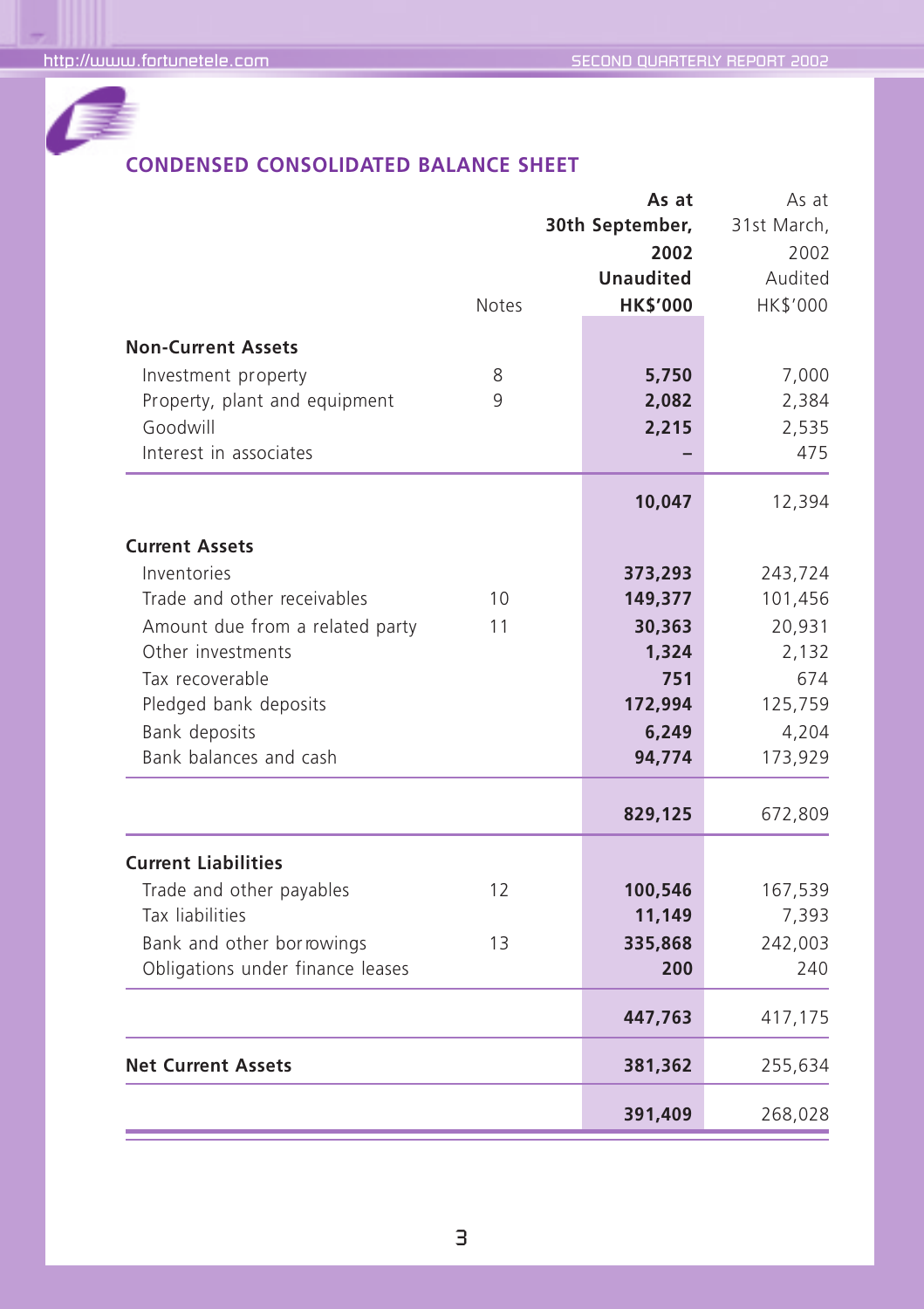![](_page_5_Picture_2.jpeg)

# **CONDENSED CONSOLIDATED BALANCE SHEET (continued)**

|                                  | As at            |             |  |
|----------------------------------|------------------|-------------|--|
|                                  | 30th September,  | 31st March, |  |
|                                  | 2002             | 2002        |  |
|                                  | <b>Unaudited</b> |             |  |
| <b>Notes</b>                     | <b>HK\$'000</b>  | HK\$'000    |  |
|                                  |                  |             |  |
| <b>Capital and Reserves</b>      |                  |             |  |
| Share Capital                    | 30,210           | 30,210      |  |
| Reserves                         | 247,814          | 228,492     |  |
|                                  |                  |             |  |
|                                  | 278,024          | 258,702     |  |
| <b>Minority Interests</b>        | 8,335            | 8,676       |  |
|                                  |                  |             |  |
| <b>Non-Current Liabilities</b>   |                  |             |  |
| Bank and other borrowings<br>13  | 104,500          |             |  |
| Obligations under finance leases | 550              | 650         |  |
|                                  |                  |             |  |
|                                  | 105,050          | 650         |  |
|                                  |                  |             |  |
|                                  | 391,409          | 268,028     |  |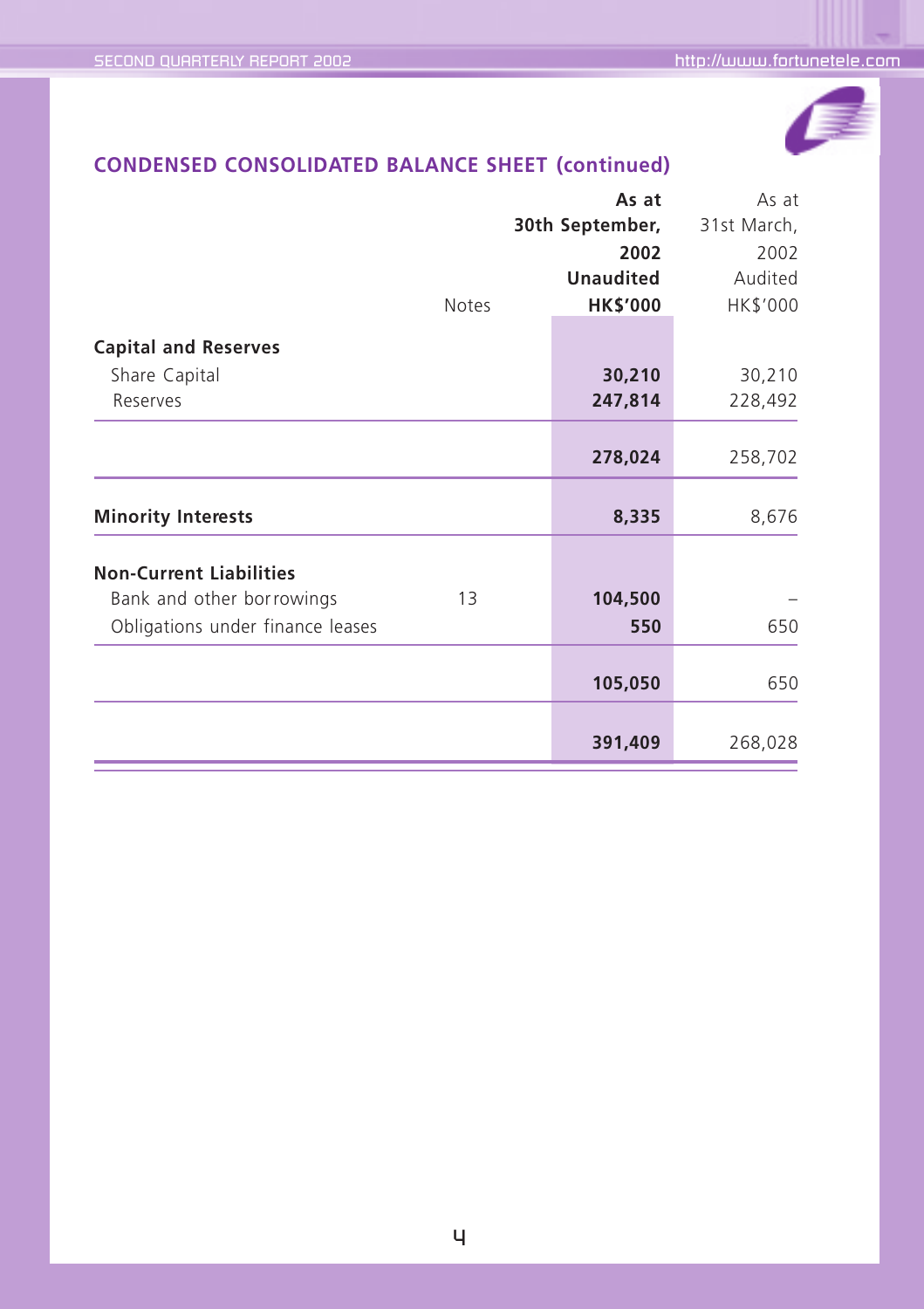![](_page_6_Picture_2.jpeg)

# **CONDENSED CONSOLIDATED STATEMENT OF CHANGES IN EQUITY (UNAUDITED)**

For the six months ended 30th September, 2002

| Share    | Share              | Special               |          | <b>Translation</b> | statutory                    | profits        |                     |
|----------|--------------------|-----------------------|----------|--------------------|------------------------------|----------------|---------------------|
| Capital  | Premium            | reserve               | Goodwill | reserve            | reserve                      | (deficit)      | Total               |
| HK\$'000 | HK\$'000           | HK\$'000              | HK\$'000 | HK\$'000           | HK\$'000                     | HK\$'000       | HK\$'000            |
| 30,000   | 102,225            | 2,481                 | (1,981)  | 279                | ÷,                           | 76,424         | 209,428             |
|          |                    |                       |          |                    |                              |                | 210                 |
|          |                    |                       |          |                    |                              |                |                     |
|          |                    |                       |          |                    |                              |                | 1,050               |
|          |                    |                       |          |                    |                              |                | ÷,                  |
|          |                    |                       |          |                    |                              |                |                     |
|          |                    |                       | 704      |                    |                              |                | 704                 |
|          |                    |                       |          |                    |                              |                |                     |
|          |                    |                       |          |                    |                              |                |                     |
|          |                    |                       |          | 16                 |                              |                | 16                  |
|          |                    |                       |          | $\overline{a}$     | Ē,                           | 50,315         | 50,315              |
|          |                    |                       |          | $\overline{a}$     |                              | (3,021)        | (3,021)             |
| 30,210   | 103,275            | 2,481                 | (1, 277) | 295                | 1,280                        | 122,438        | 258,702             |
|          |                    |                       |          |                    | 7,211                        | (7, 211)       |                     |
|          |                    |                       |          |                    |                              |                |                     |
|          |                    |                       |          |                    |                              |                |                     |
|          |                    |                       |          |                    |                              |                |                     |
|          |                    |                       |          | 52                 |                              |                | 52                  |
|          |                    |                       |          |                    | $\qquad \qquad \blacksquare$ | 34,375         | 34,375              |
|          |                    |                       |          | ÷,                 | ÷,                           | (15, 105)      | (15, 105)           |
|          |                    |                       |          |                    |                              |                | 278,024             |
|          | 210<br>÷<br>30,210 | ÷<br>1,050<br>103,275 | 2,481    | (1, 277)           | 347                          | 1,280<br>8,491 | (1, 280)<br>134,497 |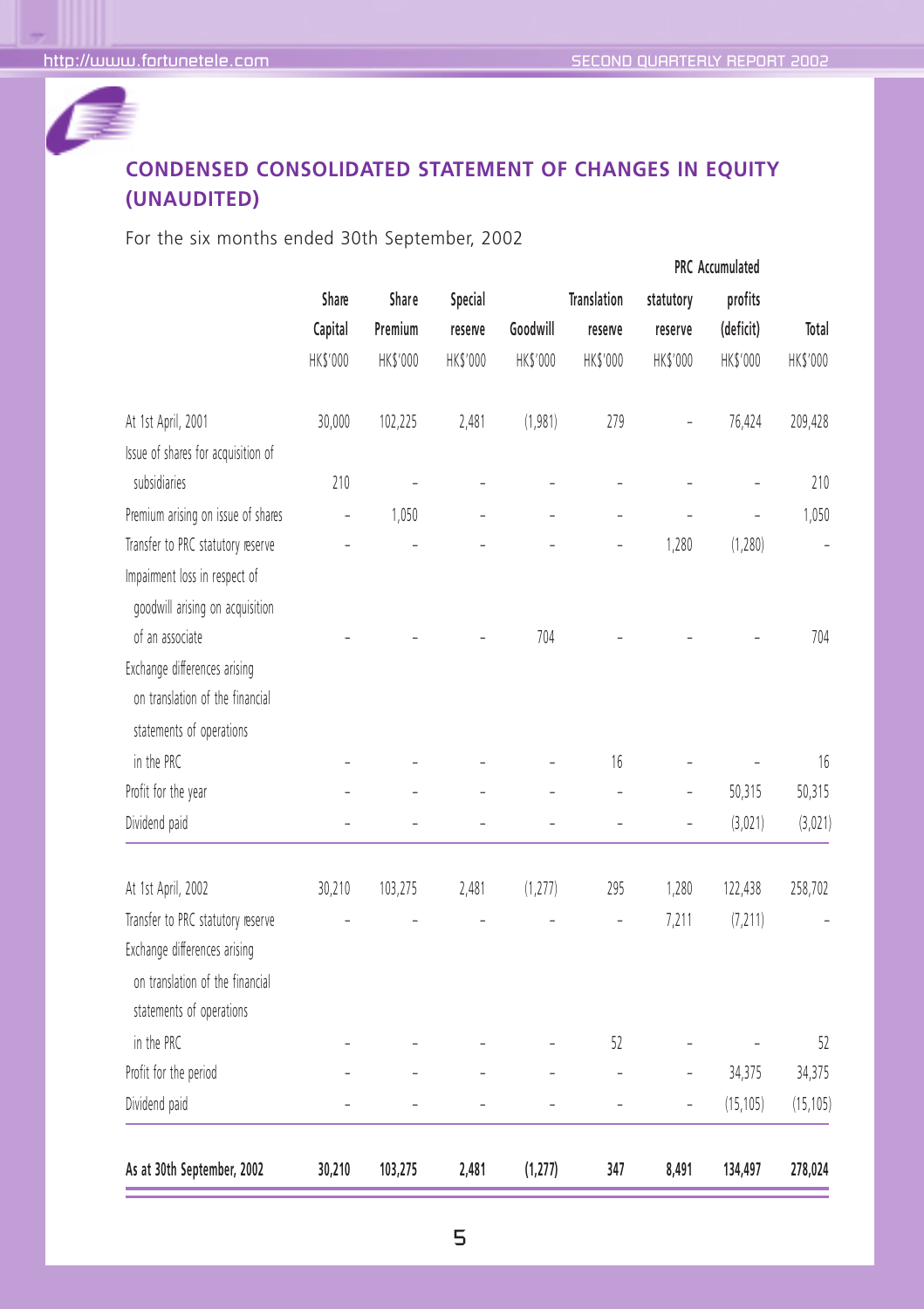![](_page_7_Picture_2.jpeg)

# **CONDENSED CONSOLIDATED CASH FLOW STATEMENT (UNAUDITED)**

| For the six months ended |                      |  |
|--------------------------|----------------------|--|
|                          | 30th September,      |  |
| 2002                     | 2001                 |  |
| <b>HK\$'000</b>          | HK\$'000             |  |
| (215, 233)               | 37,438               |  |
| (45, 024)                | (5,875)              |  |
| 185,657                  | (2,958)              |  |
|                          |                      |  |
|                          | 28,605               |  |
| 175,571                  | 29,172               |  |
| 52                       | 250                  |  |
| 101,023                  | 58,027               |  |
|                          |                      |  |
| 6,249                    | 26,040               |  |
| 94,774                   | 38,098               |  |
|                          | (2,991)              |  |
|                          | (3, 120)             |  |
|                          | 58,027               |  |
|                          | (74, 600)<br>101,023 |  |

## 6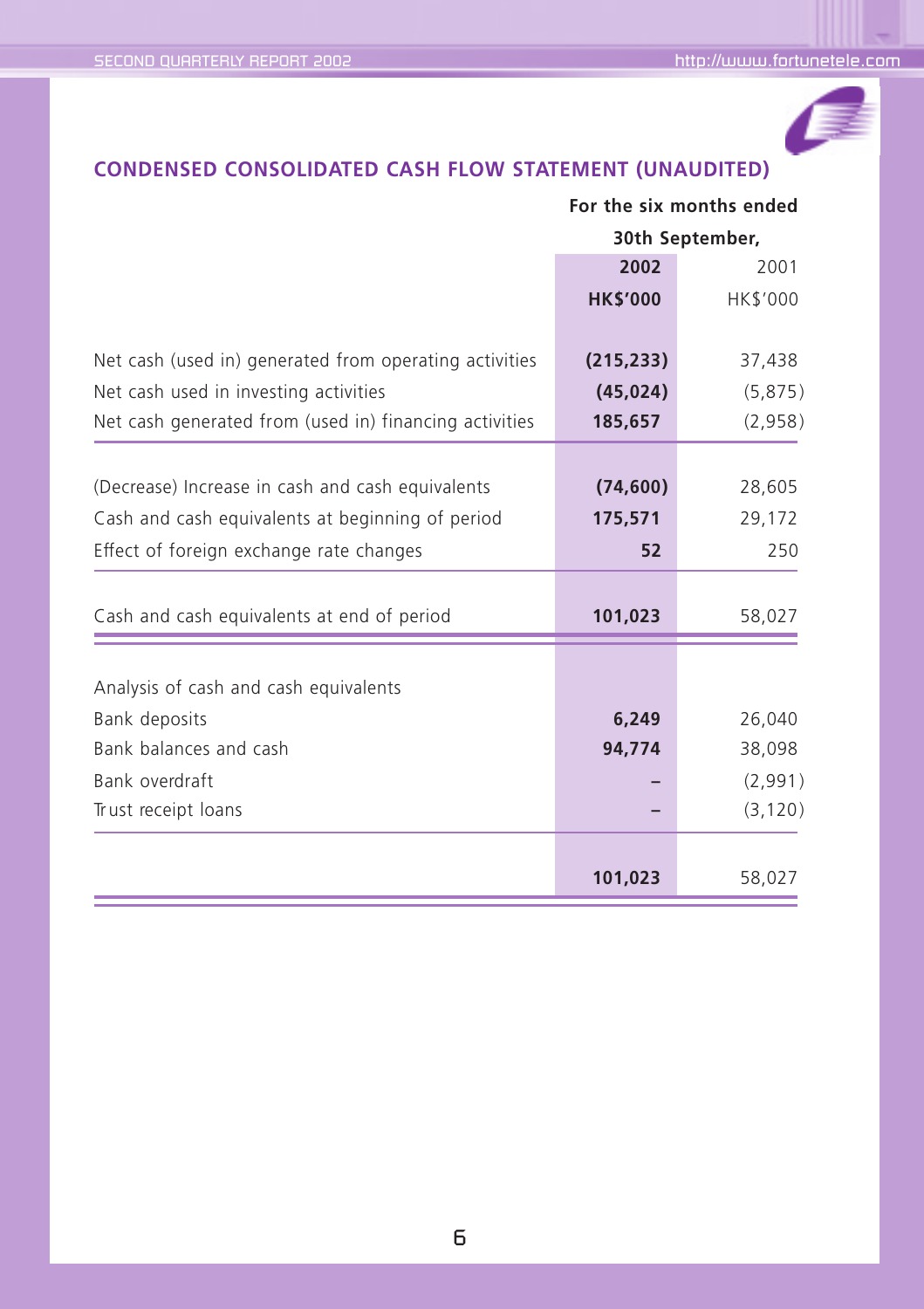![](_page_8_Picture_2.jpeg)

#### **1. Basis of preparation and accounting policies**

The Company was incorporated in Bermuda as an exempted company with limited liability on 22nd October, 1999. The Company is an investment holding company. The principal activities of the subsidiaries are the distribution and trading of mobile phones and related accessories and the development of marketing and after-sales service network.

The condensed consolidated financial statements have been prepared in accordance with the applicable disclosure requirements of Chapter 18 of the GEM Listing Rules and with the Statement of Standard Accounting Practice 25 "Interim financial reporting" issued by the Hong Kong Society of Accountants.

All significant inter-company transactions and balances within the Group are eliminated on consolidation.

The accounting policies and methods of computation used in the preparation of the condensed consolidated financial statements are consistent with those used in the annual audited consolidated financial statements for the year ended 31st March, 2002.

Certain comparatives figures of the condensed consolidated income statement for the three months and six months ended 30th September, 2001 have been reclassified to conform with current year presentation.

#### **2. Turnover**

Turnover represents the net amounts received and receivable for goods sold by the Group to outside customers during the period.

#### **3. Segment information**

For the six months ended 30th September, 2002 and 30th September, 2001, substantially all of the Group's turnover and contribution to operating profit were attributable to the activity of mobile phone distribution located in the People's Republic of China.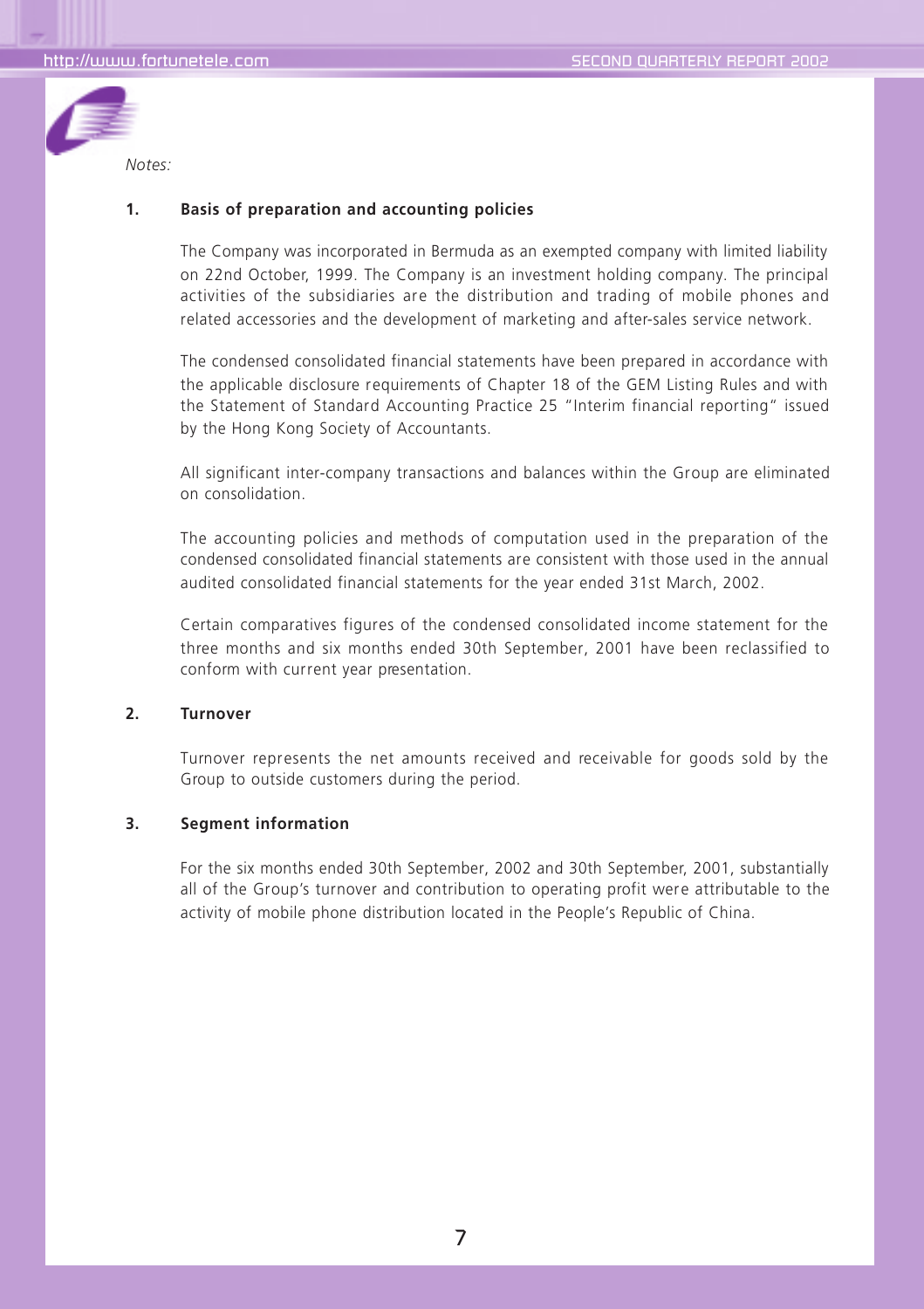![](_page_9_Picture_2.jpeg)

### **4. Profit from operations**

The Group's profit from operations is arrived at after charging:

|                               | Three months ended |                 |                 | Six months ended |  |  |
|-------------------------------|--------------------|-----------------|-----------------|------------------|--|--|
|                               |                    | 30th September, |                 | 30th September,  |  |  |
|                               | 2002               | 2001            | 2002            | 2001             |  |  |
|                               | <b>HK\$'000</b>    | HK\$'000        | <b>HK\$'000</b> | HK\$'000         |  |  |
| Amortization of goodwill      | 72                 | 41              | 320             | 41               |  |  |
| Depreciation and amortization | 280                | 561             | 585             | 1,031            |  |  |
| And after crediting:          |                    |                 |                 |                  |  |  |
| Interest Income               | 820                | 2,077           | 1,614           | 4,373            |  |  |

#### **5. Taxation**

|                                                                                               | Three months ended<br>30th September, |          |                 | Six months ended<br>30th September, |
|-----------------------------------------------------------------------------------------------|---------------------------------------|----------|-----------------|-------------------------------------|
|                                                                                               | 2002                                  | 2001     | 2002            | 2001                                |
|                                                                                               | <b>HK\$'000</b>                       | HK\$'000 | <b>HK\$'000</b> | HK\$'000                            |
| The (charge) credit comprises:<br>Hong Kong Profits Tax calculated<br>at 16% of the estimated |                                       |          |                 |                                     |
| assessable profits                                                                            | (30)                                  |          | (30)            |                                     |
| The People's Republic of China<br>("PRC") income tax:                                         |                                       |          |                 |                                     |
| Current period                                                                                | (3,403)                               | (221)    | (9, 565)        | (1,721)                             |
| Overprovision in prior year<br>Share of taxation of associates:                               |                                       | 4,200    |                 | 4,200                               |
| Hong Kong                                                                                     |                                       | (347)    |                 | (347)                               |
|                                                                                               | (3, 433)                              | 3,632    | (9, 595)        | 2,132                               |

PRC income tax represents taxation charges on the assessable profits of the Company's wholly owned subsidiary Fortune (Shanghai) International Trading Co., Ltd. ("Fortune Shanghai") established in the PRC at a rate of 15% for the six months ending 30th September, 2002. (2001: 15%). Pursuant to the Income Tax Law of the PRC, Fortune Shanghai is subject to PRC income tax at a rate of 33%. However, Fortune Shanghai is entitled to a preferential PRC income tax rate of 15% which is granted to companies established in Shanghai Waigaoqiao Free Trade Zone.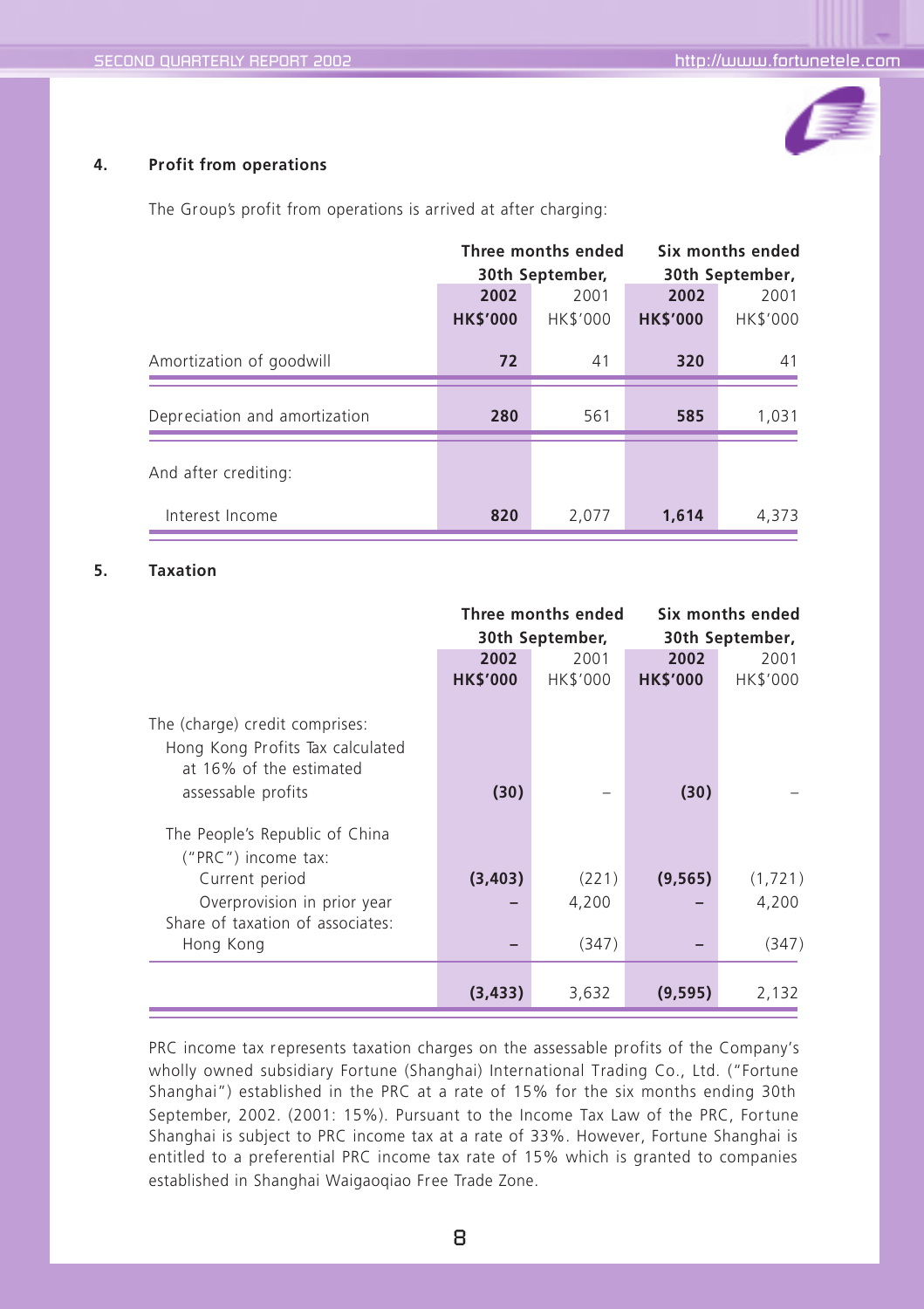![](_page_10_Picture_2.jpeg)

### **6. Dividends Paid**

|                                                                                                       | Three months ended<br>30th September, |          |                 | Six months ended<br>30th September, |
|-------------------------------------------------------------------------------------------------------|---------------------------------------|----------|-----------------|-------------------------------------|
|                                                                                                       | 2002                                  | 2001     | 2002            | 2001                                |
|                                                                                                       | <b>HK\$'000</b>                       | HK\$'000 | <b>HK\$'000</b> | <b>HK\$'000</b>                     |
| 2002 final dividend of<br>HK5 cents per share<br>(2001: 2001 final dividend<br>of HK1 cent per share) | 15,105                                | 3,021    | 15,105          | 3.021                               |

A final dividend of HK5 cents (2001: HK1 cent) per share have been approved by shareholders in annual general meeting and was paid during the period.

#### **7. Earnings per share**

The calculation of the basic earnings per share is based on the profit for the three months and six months ending 30th September, 2002 of HK\$6,141,000 and HK\$34,375,000 respectively (2001: HK\$5,065,000 and HK\$20,172,000 respectively) and on the weighted average number of 302,100,000 shares (2001: 301,400,000 shares and 300,700,000 shares for the three months and six months period respectively) in issue during the period.

#### **8. Investment Property**

The investment property is held under a long term lease in Hong Kong. It was revalued at 31st October, 2002 by Midland Surveyors Limited, an independent property valuer, on an open market existing use basis.

This revaluation resulted in a revaluation deficit of HK\$1,250,000 (2001: nil) which has been charged to the income statement for the six months ended 30th September, 2002.

#### **9. Property, plant and equipment**

During the six months ending 30th September, 2002, addition to Property, plant and equipment amounts to HK\$413,000 (2001: HK\$979,000).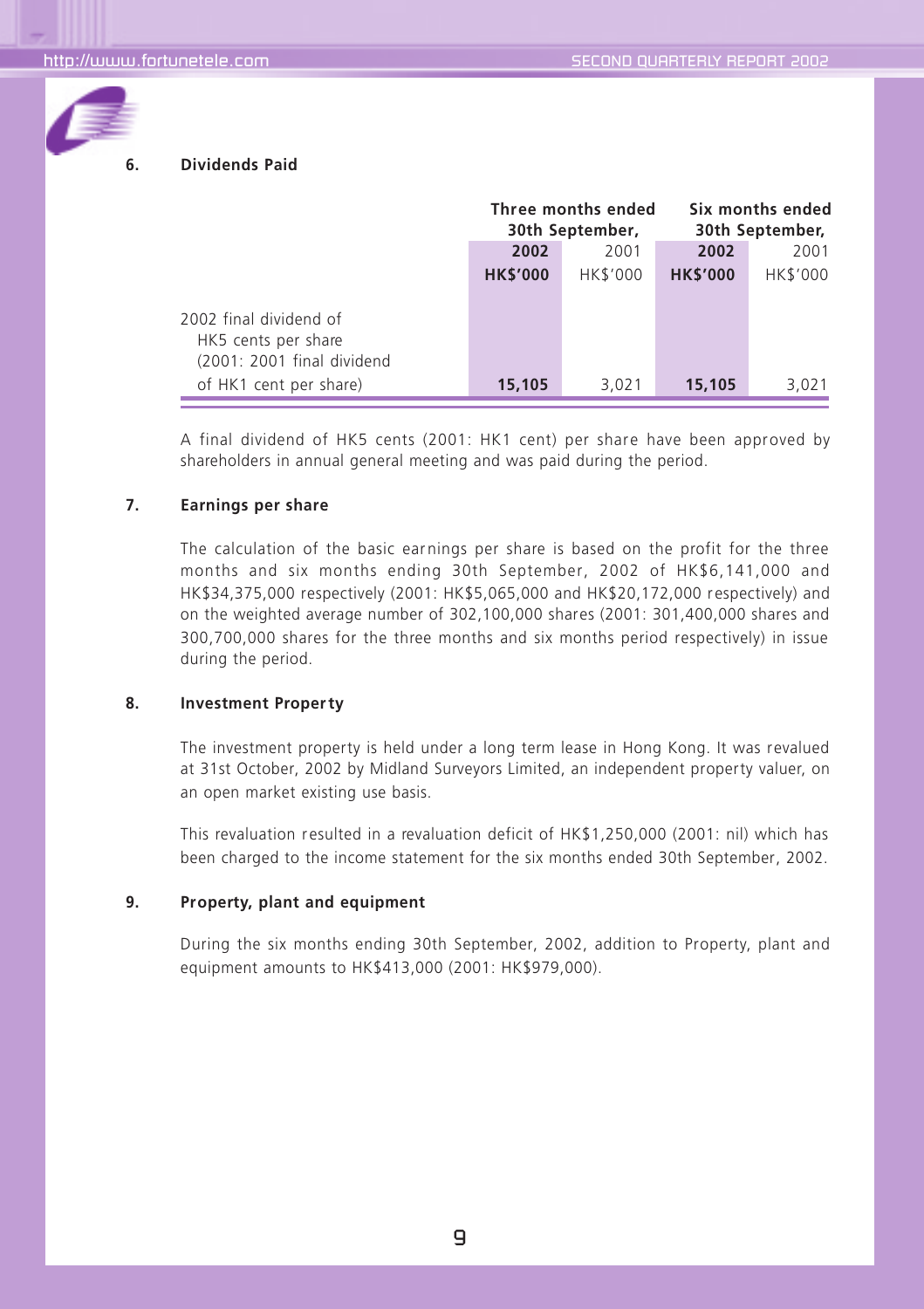![](_page_11_Picture_2.jpeg)

#### **10. Trade and other receivables**

The Group has a policy of allowing a credit period up to 30 days (as at 31st March, 2002: up to 30 days) to its trade customers. Included in the trade and other r eceivables are trade receivables of HK\$117,718,000 (as at 31st March, 2002: HK\$72,128,000) and their aged analysis are as follows:

|                                                                                     | As at<br>30th September,<br>2002<br><b>HKS'000</b> |                                     |
|-------------------------------------------------------------------------------------|----------------------------------------------------|-------------------------------------|
| Trade receivables<br>0 to 30 days<br>31 to 90 days<br>More than 90 days             | 109,902<br>5,643<br>2,173                          | 62,886<br>7,142<br>2,100            |
| Add: Value-added-tax receivables<br>Rebates receivables<br>Deposits and prepayments | 117,718<br>19,718<br>4,704<br>7,237                | 72,128<br>11,326<br>11,192<br>6,810 |
|                                                                                     | 149,377                                            | 101,456                             |

#### **11. Amount due from a related party**

The amount due from a related party represents amounts due from Guangzhou Fortune Telecom Development Co. Ltd ("Guangzhou Fortune"). The amount is unsecured, noninterest bearing and has no fixed ter ms of repayment. A relative of a director, Mr. Lau Siu Y ing, Steve has beneficial interests in this company. It is r egarded as a r elated company by virtue of the fact that the company is controlled by a family member of Messrs. Lau Siu Ying, Steve.

#### **12. Trade and other payables**

Included in trade and other payables are trade payables of HK\$88,210,000, (at 31st March, 2002: HK\$156,470,000) and their aged analysis are as follows:

|                                                                       | As at<br>30th September,<br>2002<br><b>HK\$'000</b> | As at<br>31st March,<br>2002<br>HK\$'000 |  |
|-----------------------------------------------------------------------|-----------------------------------------------------|------------------------------------------|--|
| Trade payables:<br>0 to 30 days<br>31 to 90 days<br>More than 90 days | 84,869<br>2,581<br>760                              | 152,285<br>479<br>3,706                  |  |
| Add: accrued charges and other payables                               | 88,210<br>12,336                                    | 156,470<br>11,069                        |  |
|                                                                       | 100,546                                             | 167,539                                  |  |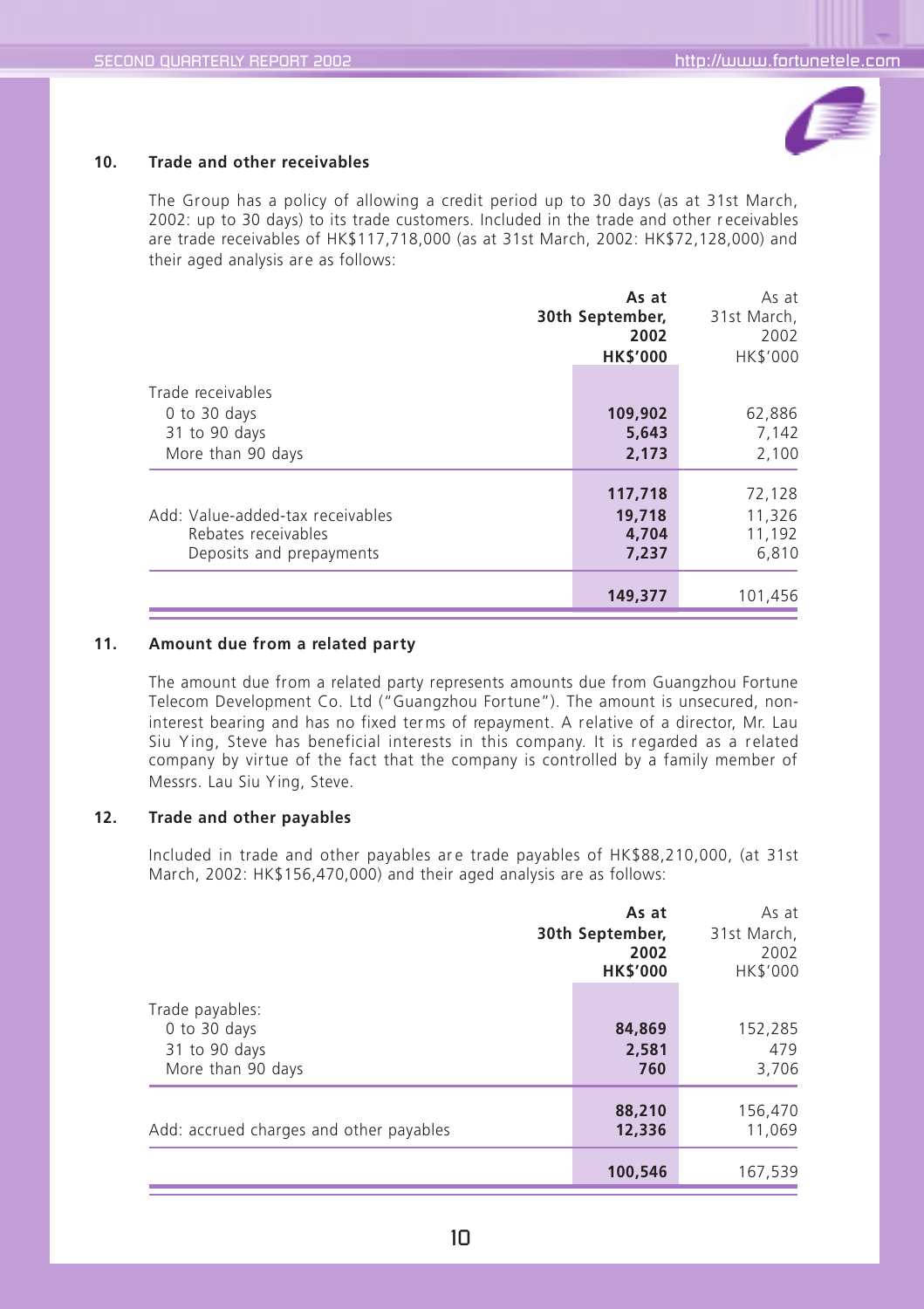![](_page_12_Picture_2.jpeg)

## **13. Bank and other borrowings**

|                                                                                                                                            | As at<br>30th September,<br>2002<br><b>HK\$'000</b> | As at<br>31st March,<br>2002<br>HK\$'000 |
|--------------------------------------------------------------------------------------------------------------------------------------------|-----------------------------------------------------|------------------------------------------|
| Bank and other borrowings comprise:<br>Bank loans<br><b>Bank overdrafts</b><br>Trust receipt loans                                         | 428,938<br>11,430                                   | 239,441<br>2,562                         |
|                                                                                                                                            | 440,368                                             | 242,003                                  |
| Analysed as<br>- secured<br>- unsecured                                                                                                    | 101,890<br>338,478<br>440,368                       | 109,434<br>132,569<br>242,003            |
| The bank and other borrowings are repayable as follows:<br>Within one year or on demand<br>More than one year, but not exceeding two years | 335,868<br>104,500                                  | 242,003                                  |
| Less: Amount due within one year and shown under<br>current liabilities                                                                    | 440,368<br>335,868                                  | 242,003<br>(242,003)                     |
| Amount due after one year                                                                                                                  | 104,500                                             |                                          |

The Group's banking facilities are secured by the followings:

(a) investment property of the Group; and

(b) fixed deposits of HK\$172,994,000 (at 31st March, 2002: HK\$125,759,000).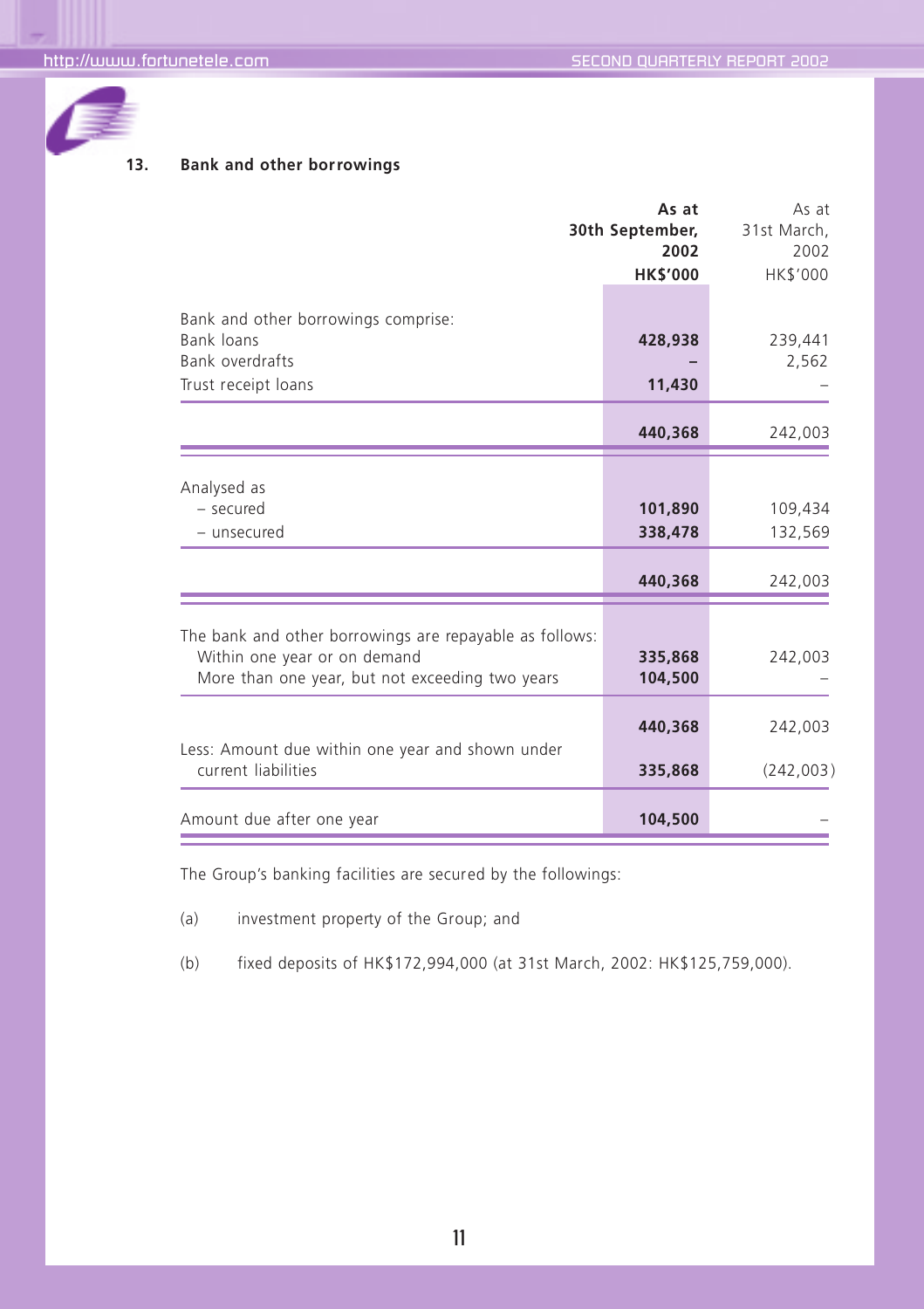![](_page_13_Picture_2.jpeg)

#### **14. Related Party Transactions**

During the period, the Group entered into the following transactions with related parties:

|                                                     |                                      | Three months ended |                 | Six months ended |                 |  |
|-----------------------------------------------------|--------------------------------------|--------------------|-----------------|------------------|-----------------|--|
|                                                     |                                      |                    | 30th September, |                  | 30th September, |  |
|                                                     |                                      | 2002               | 2001            | 2002             | 2001            |  |
|                                                     |                                      | <b>HK\$'000</b>    | HK\$'000        | <b>HK\$'000</b>  | HK\$'000        |  |
| Name of Party                                       | <b>Nature of transactions</b>        |                    |                 |                  |                 |  |
| Guangzhou<br>Fortune<br>(Note I)                    | Sales of goods<br>by the Group       | 94,213             | 118,708         | 176,245          | 181,618         |  |
| Harvest Union<br>Investment<br>Limited<br>(Note II) | Rental expenses paid by<br>the Group | 120                | 195             | 240              | 390             |  |

Note I: The sales of goods were carried out at market prices.

Note II: Rental expenses were charged in accordance with the relevant tenancy agreement and the prevailing rent is equivalent or approximate the open market rental. Mr. Lau Siu Ying, Steve is a director and beneficial shareholder of Harvest Union Investment Limited.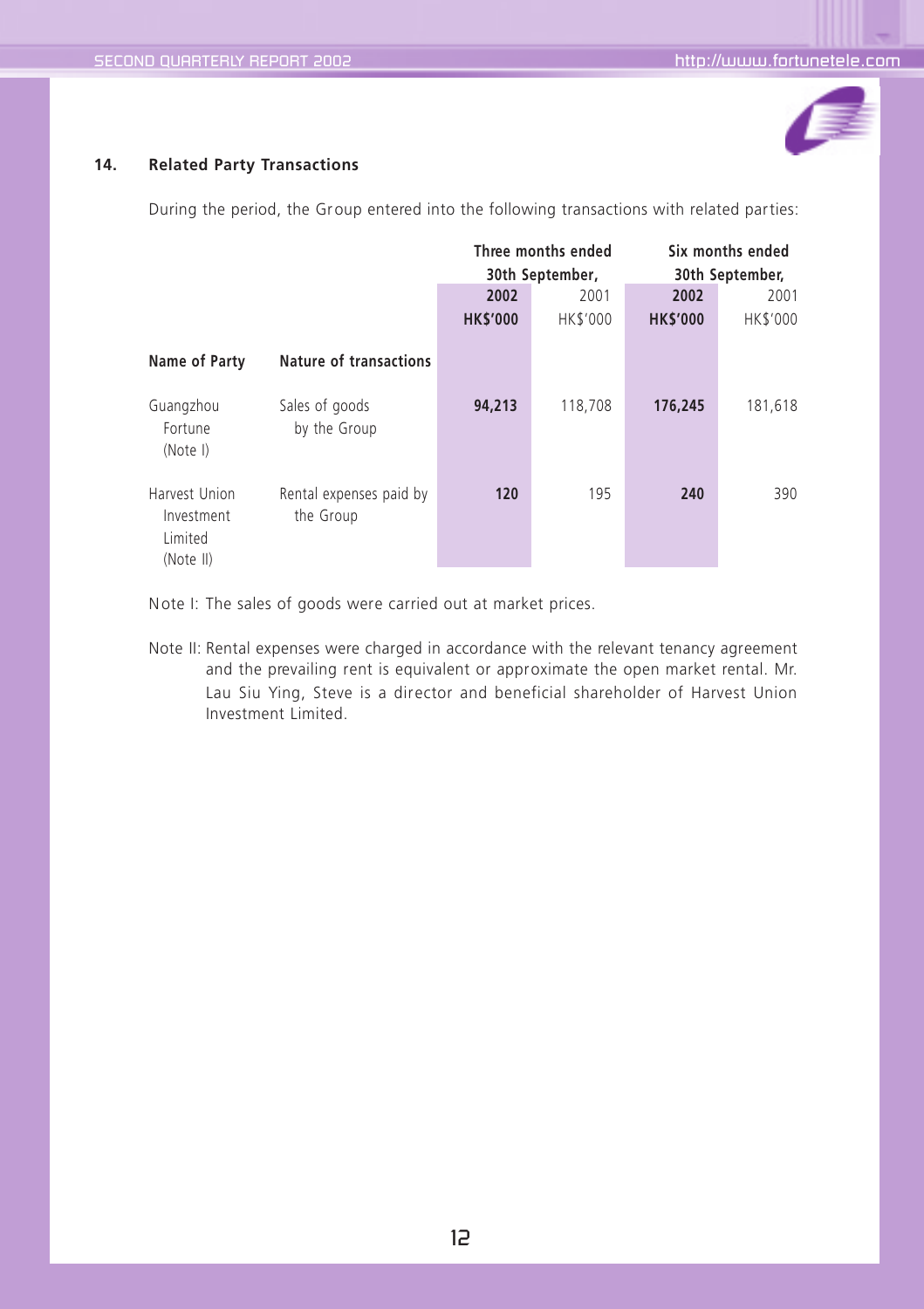![](_page_14_Picture_2.jpeg)

## **INTERIM DIVIDEND**

The Board does not propose the payment of an interim dividend for the six months ended 30th September, 2002 (2001: Nil).

### **REVIEW AND OUTLOOK**

## **FINANCIAL REVIEW**

The number of mobile phones, mainly Nokia's model 8250 and 3610, sold during the second quarter is approximately 639,000 units, increased significantly as compare to 483,000 units for the same period last year. However, the turnover of the Group was slightly decreased by 2.9% to approximately HK\$916 million for the three months ended 30th September, 2002 as compare with the corresponding period in 2001. This is because of the drop in retail price of model 8250 from over Rmb2,000 last year to Rmb 1,780 in the second quarter in year 2002. For the six months ended 30th September, 2002, the number of handsets sold in the PRC is 1,128,000 units and the consolidated turnover is HK\$1,683 million. Due to improved margin and rebates from our supplier, the gross profit margin has improved to 3.3% for the second quarter and 5.1% for the first half year. As a result, the gross profit for the first half year has increased significantly by 91% to HK\$86 million. The Group's operating profit for the first half year was increased by 80% to approximately HK\$54 million. The net profit for the six months ended 30th September, 2002 has increased significantly by 70% to HK\$34 million as the negative impact of provision for investment in PacificNet, Inc. was largely reduced in the current period.

On 18th September, 2002, the Company has entered into a HK\$160,000,000 2-years transferable term loan facility agr eement with a syndicate of banks and financial institutions arranged by Bank of China (Hong Kong) Limited and Citic Ka Wah Bank in Hong Kong. Proceeds of the loan facility were applied to repay outstanding former syndicated loans of the Company and for development of distribution network and for additional working capital to finance the Group's existing mobile phone trading business. As at 30th September, 2002, an amount of HK\$110,000,000 has been drawn from the syndicated facilities and the remaining HK\$50,000,000 will be drawn in the third quarter. As at 30th September, 2002, the Group's aggregate bank borrowings amounted to approximately HK\$440 million, of which HK\$104 million are

13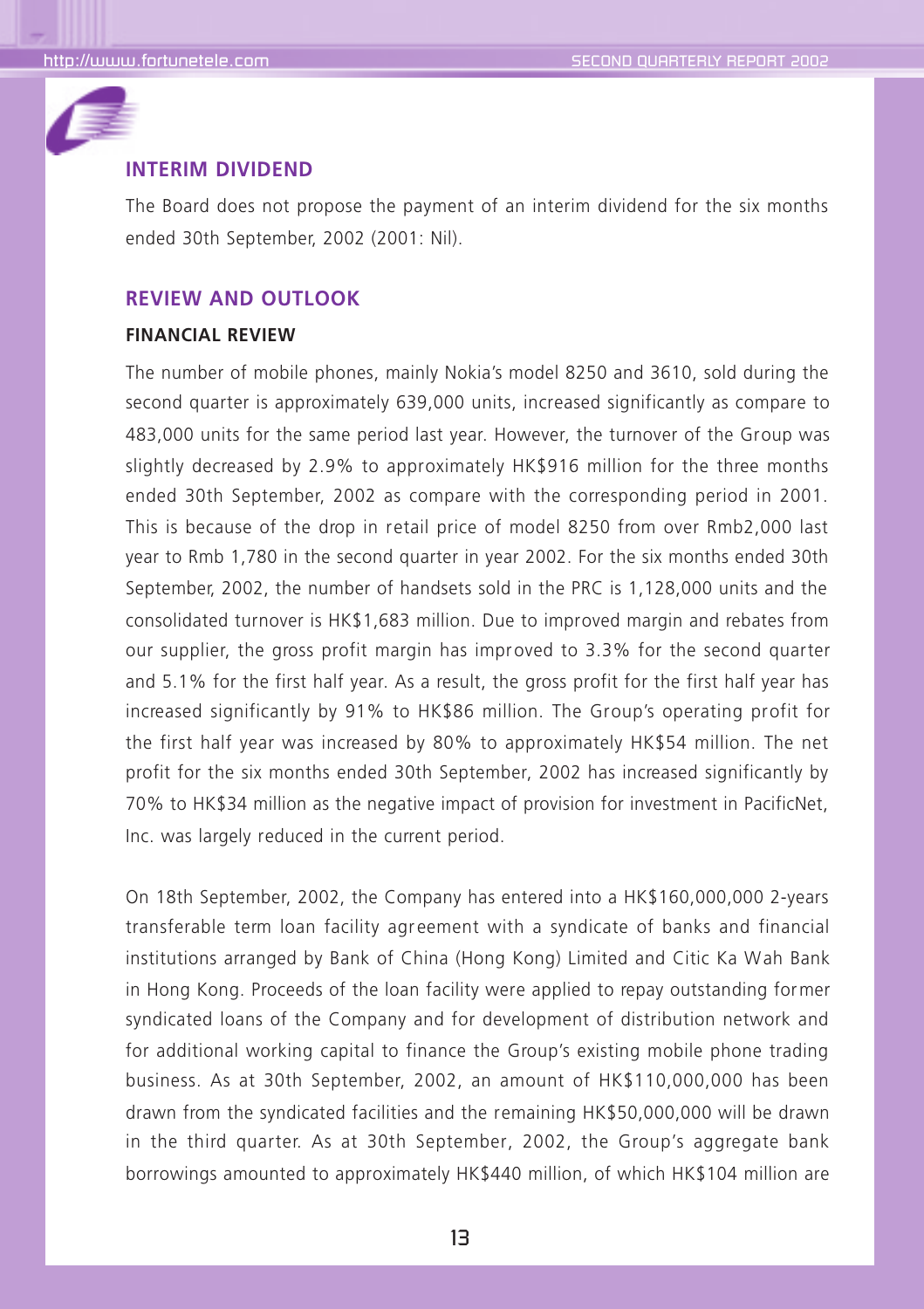![](_page_15_Picture_2.jpeg)

non-current liabilities. The gearing ratio of the Group, calculated as non-cur rent liabilities to shareholders fund was approximately 38%. Approximately HK\$319 million of the Group's aggregate bank borrowings are denominated in Renminbi with the balance denominated in Hong Kong dollars. As at 30th September, 2002 the total bank deposits and cash balances amounted to approximately HK\$274 million.

The amount of inventory as at 30th September, 2002 was HK\$373 million, which represents approximately 42 days stock turnover, as compare to 27 days stock turnover based on the inventory level of HK\$244 million as at 31st March, 2002. The increase is mainly due to the necessity to replenish stock to meet the demand for the long National Day holidays in the PRC. Substantially all of the inventory is current models of mobile phones and no provision for obsolescence is necessary. The amount of trade receivables as at 30th September, 2002 was HK\$118 million, which r epresents approximately 13 days debtors' turnover period as compare to 8 days debtors' turnover based on the amount of trade receivables of HK\$72 million as at 31st March, 2002. The increase is part of the marketing strategy along side with other incentives and promotional campaign but the receivables level is still considered comfortable.

The Board believes that the Group will continue to have sufficient financial resources and funding for its operational requirements. The Board is also confident that it has the necessary management calibre and appropriate corporate and marketing strategies in place to add value for shareholders.

### **OPERATIONAL REVIEW**

#### *Market Overview*

### *The PRC Mobile Phone and Telecommunications Market*

According to statistics from the Ministry of Information Industry ("MII"), the number of mobile phone subscribers in the PRC grew to approximately 190 million in the first nine months of the year 2002 and during the period from January to May, approximately 38.92 million handsets were produced in the PRC by 30 licensed manufacturers. The penetration rate has increased to approximately 16%. The MII has also forecast that 95 million handset units to be produced in the year 2002, of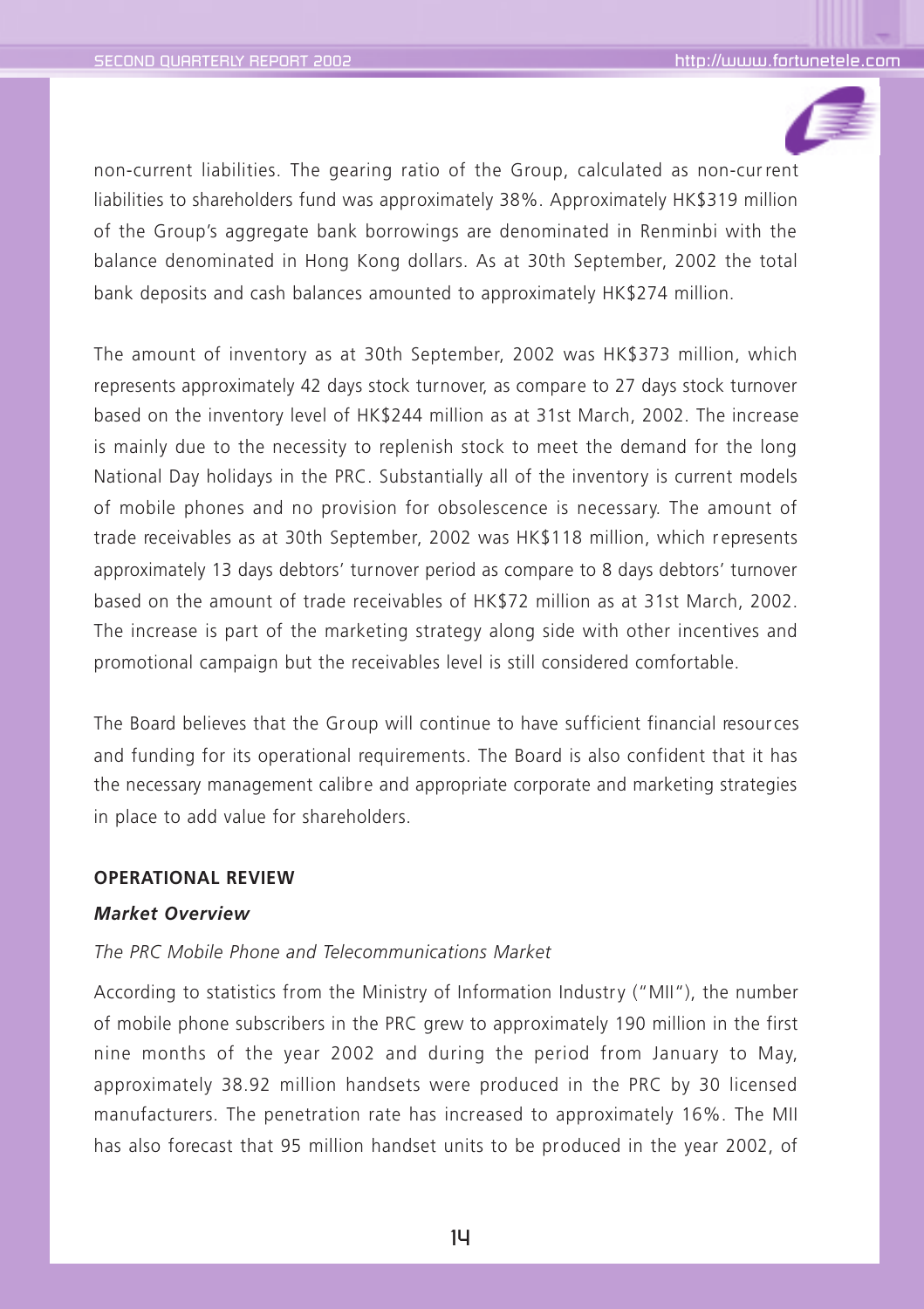![](_page_16_Picture_2.jpeg)

which 45 million units will be exported. Approximately 20% of the total production were made by 12 domestic producers as compare to 12% last year. This would mean local handset producers were expected to double production this year in terms of actual units and snatch a greater market share from foreign rivals. According to statistics from the MII, the increase in the number of mobile phone users for July, August and September was 4.1 million, 4.5 million and 5.53 million respectively. The growth in mobile handset sales and production would outpace mobile user gr owth in the PRC and more competition would be foreseeable both between foreign brands and local brands as well as among local brands. Both the quality and design of the handsets made by domestic manufacturers had shown significant improvement. However, most of the domestic manufacturers' production scales and technology were still far behind foreign players.

China United Telecommunications Corporation ("China Unicom"), PRC's second largest mobile phone carrier, has seen growth in subscribers for its code division multiple access (CDMA) network accelerate as aggressive promotion start to pay off. The number of CDMA subscribers has boosted from approximately 1 million at the end of June to approximately 4 million by the end of October. China Unicom has also signed contracts with major equipment suppliers to upgrade its 15.15 million lines network to high-speed CDMA 1x standard (2.5G) and add capacity for an extra 15 million users.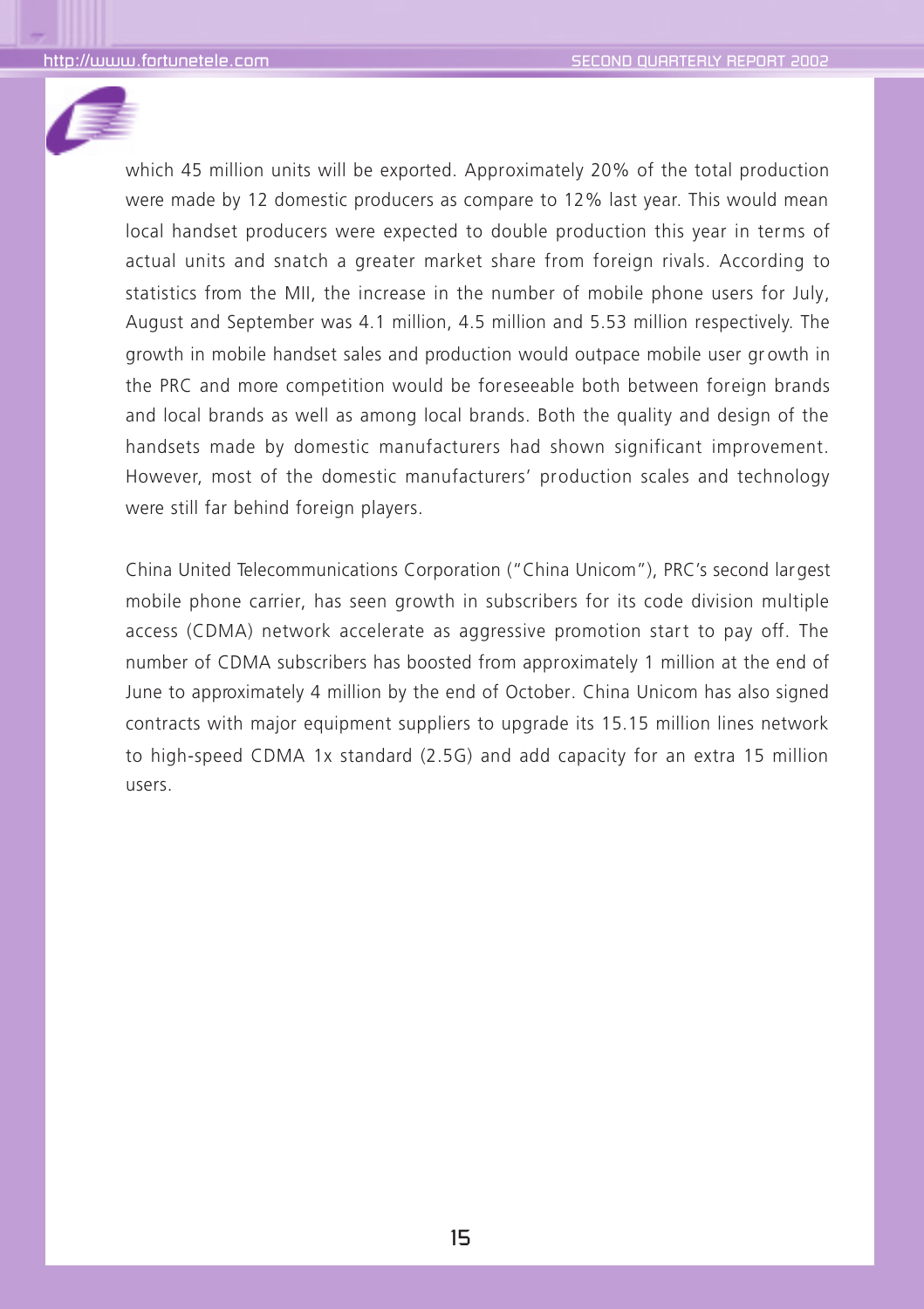![](_page_17_Picture_2.jpeg)

It is also reported that China Mobile will also follow the lead of China Unicom by offering GPRS handset-subsidy promotional plans in the fourth quarter of year 2002 when it launches its multimedia messaging service ("MMS"). It is predicted that there will be keen competition between global system for mobile communication ("GSM") and CDMA network for mature 2.5G mobile service subscribers. Backed by the MII, time division synchronous code division multiple access ("TD-SCDMA") is a 3G standard developed by Datang Telecom and Technology in the hope of challenging dominant 3G standards – the CDMA2000 standard developed by San-Diego-based Qualcomm for CDMA networks and the European-backed wideband CDMA (WCDMA) for GSM networks. The PRC government hopes that the country can build its own 3G mobile standard that would redirect the hefty fees that domestic equipment suppliers pay to companies such as Qualcomm to the domestic industry. However, the popularity of such a new network is uncertain.

## *Business Review*

## *Mobile Phone Distribution*

Mobile phone distribution continues to be the Group's major core business for the three months ended 30th September, 2002, accounting for over 90 % of the Group's turnover during the period. The current retail market price (tax included) of Nokia's model 8250 has stabilized at approximately Rmb1,780. While Nokia model 8250 is a mature model, but it is still a popular choice to consumers in the PRC when the pricing strategy is correctly set. In November, a country wide promotional campaign through newspaper coverage will be organized jointly with Nokia to boost the sales of model 8250 with the aim to support various distribution channel sales and regenerate awareness of the product and brand. Besides the distribution right for Nokia's 3610 model, the Group has also successfully obtained the distribution right for new Nokia's 7210 model in November 2002. This advance GPRS model is characterized by its colorful cover, full color display, built-in radio, MMS and WAP capabilities using JAVA technology and polyphonic ringing tones. The Group is confident that this new model will be well received by the PRC top tier consumer market.

16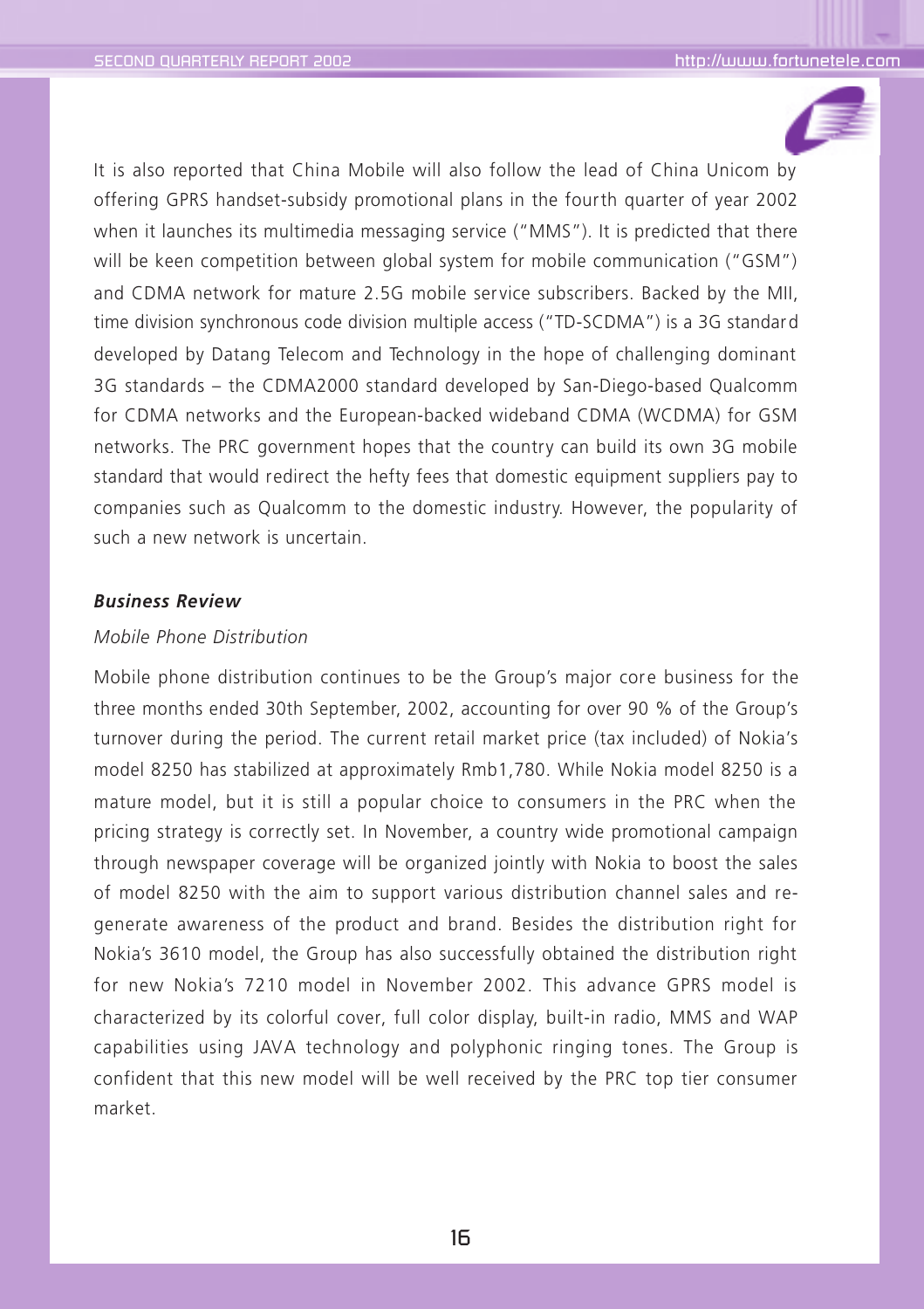![](_page_18_Picture_2.jpeg)

Although the PRC mobile phone market is now dominated by Nokia and Motorola, it is still a highly competitive market for the handset manufacturers, both foreign and local. The market share of local brands are increasing, mainly TCL, and is estimated to have reached over 25%. Other foreign brands, like Samsung, Sony Ericsson and Siemens are expanding their PRC distribution as well. NEC also begins its shipment of GPRS handsets to the PRC market in November.

## *Wireless Local Area Network and Personal Digital Assistant (PDA) Distribution*

The new color GPRS PDA mobile phone, O<sub>2</sub> xda, was successfully launched and was well received by the Hong Kong enterprise market. In October, a new enhanced version with 64MB RAM, XDA Plus, was introduced and the Group is optimistic that it will also be well received by the enterprises users.

In August, Synergy and Cheung Kong Property Development Limited ("Cheung Kong") jointly announced the "Magic Home" Project – Wireless Internet Home Access service in Hampton Place located in the waterfront area of West Kowloon. With its experience and superb know-how in wireless technology, Synergy was appointed to supply Proxim Orinoco Wireless Networking equipment, infrastructure design, providing technical advice and support to the whole "Magic Home" project.

### *Outlook and Prospects*

The Group is alert of the keen competition of the mobile phone market and the emerging of the expanding domestic brand handsets. The Group sees this as a challenge as well as opportunity in diversifying its mobile phone distribution. The Board of directors believes that the role of handset distribution specialist becomes more important to the handset manufacturers in such a competitive handset market. Through the well established distribution infrastructure and adequate working capital back up, the Group is well positioned to take advantage of the business opportunity with other brands.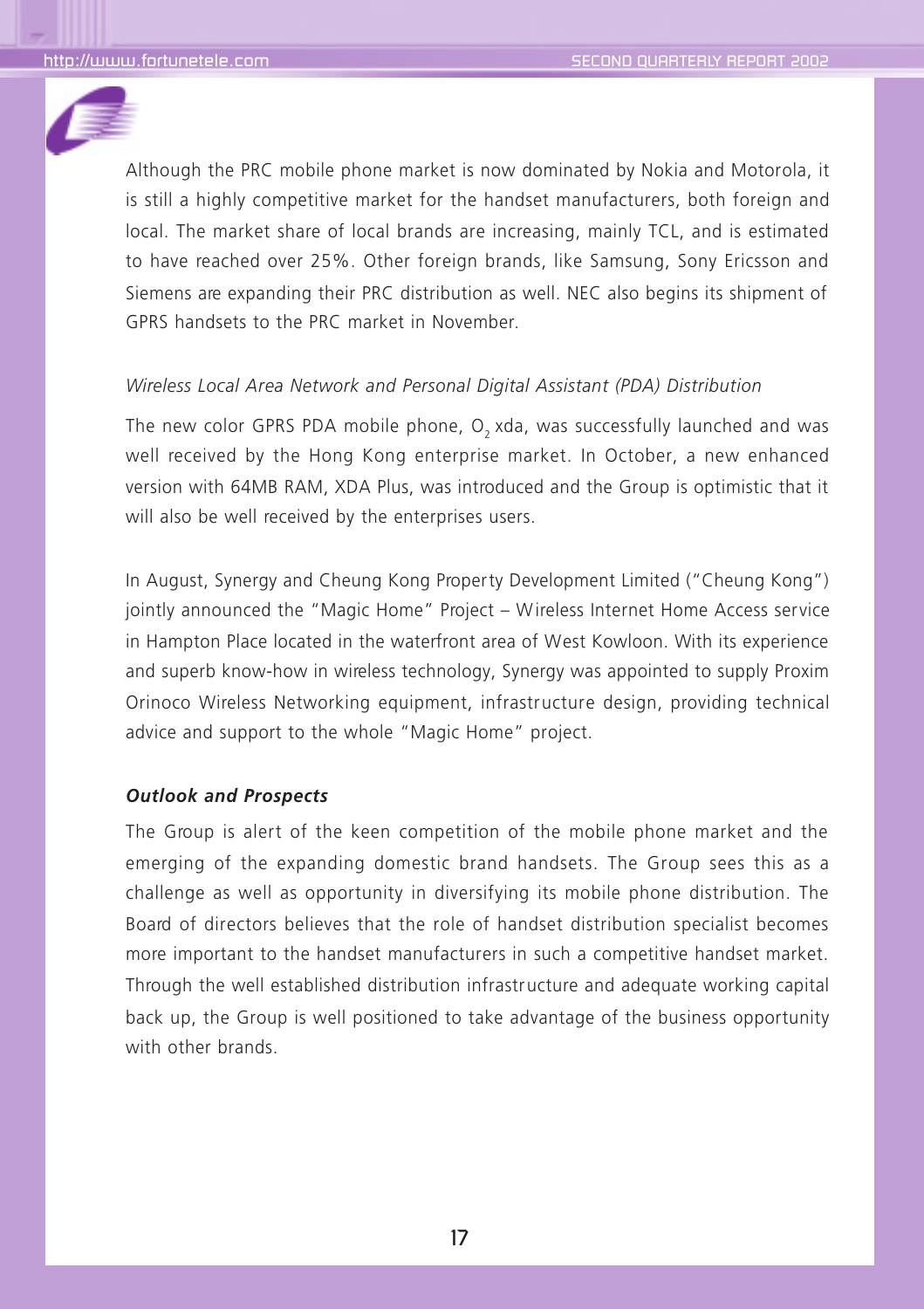![](_page_19_Picture_2.jpeg)

## **DIRECTORS' INTERESTS IN SECURITIES**

At 30th September, 2002, the interests of the directors and their associates in the share capital of the Company and its associated corporations as r ecorded in the register maintained by the Company pursuant to Section 29 of the Hong Kong's Securities (Disclosure of Interests) Ordinance ("SDI Ordinance") were as follows:

## **Number of ordinary shares held as other interest**

Lau Siu Ying, Steve 211,500,013

These shares are held by Future 2000 Limited, a company incorporated in the British Virgin Islands which in turn is held by a trustee. The beneficiaries of the discretionary trust include Mr. Lau Siu Ying, Steve, his spouse and his children.

Save as disclosed above and other than certain nominee shares in the subsidiaries held by certain directors in trust for the Company, none of the directors or their associates, had any interests in any securities of the Company or any of its associated corporations as defined in the SDI Ordinance at 30th September, 2002.

## **DIRECTORS' RIGHTS TO ACQUIRE SHARES OR DEBENTURES**

Pursuant to the share option scheme of the Company adopted on 2nd Febr uary, 2000 and subject to the amendments made to Chapter 23 of the GEM Listing Rules effective on 1st October, 2001, the directors of the Company may grant to any executive directors or full time employees of the Company, or any of its subsidiaries, options to subscribe for shares in the Company at any price but not less than the higher of (i) the nominal value of a share, (ii) the closing price of the shares on the Stock Exchange on the day of grant and (iii) the average of the closing prices of the shares on the Stock Exchange on the five trading days immediately preceding the date of the grant of the options, subject to a maximum of 10% of the issued share capital of the Company from time to time. No options under the scheme were granted or exercised since its adoption.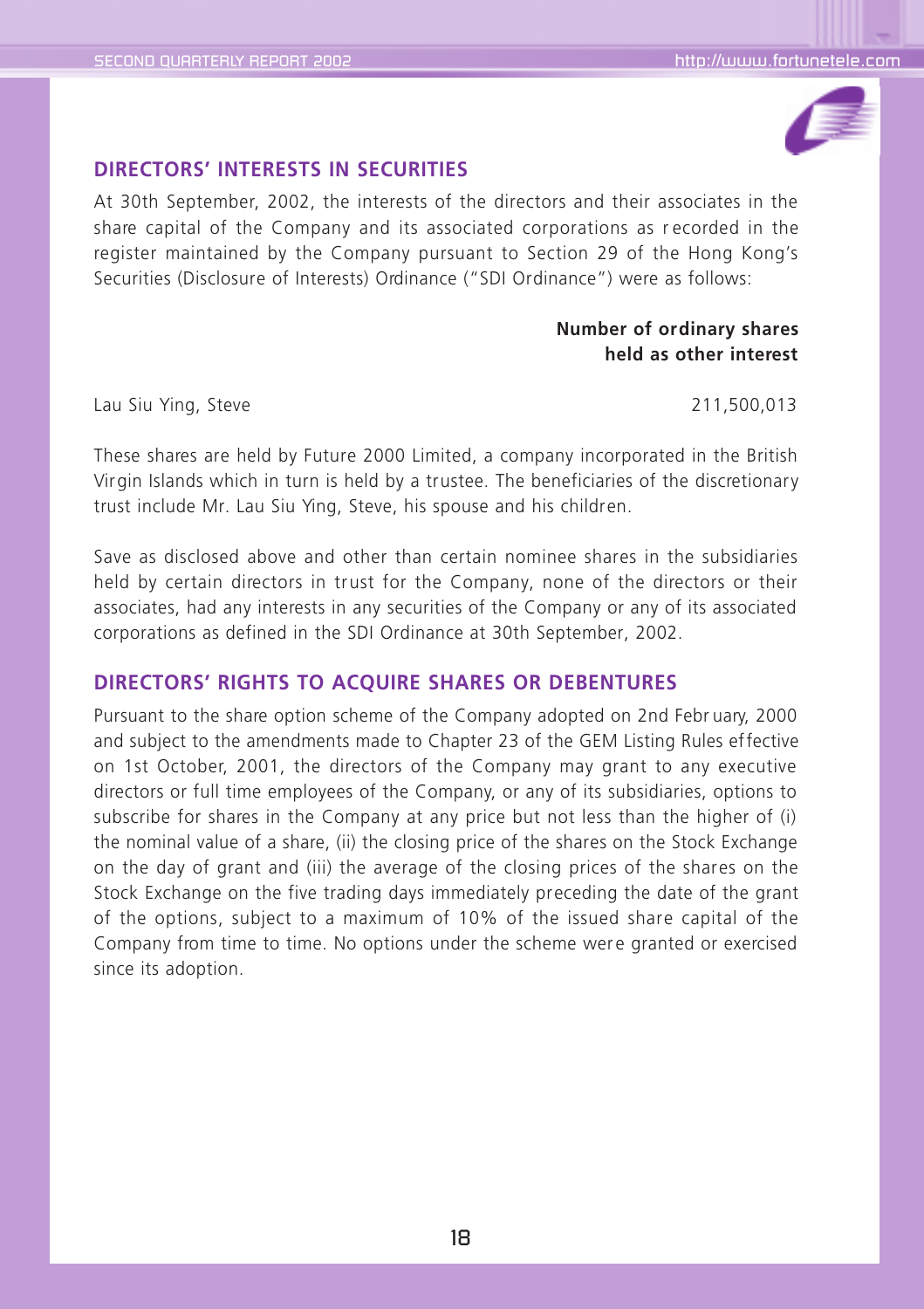![](_page_20_Picture_2.jpeg)

Apart from the share option scheme as detailed above, at no time during the period was the Company or its holding company or any of its subsidiaries, a party to any arrangements to enable the dir ectors of the Company to acquire benefits by means of the acquisition of shares in, or debentures of, the Company or any other body corporate. None of the directors, their spouses or children under the age of 18, had any rights to subscribe for the securities of the Company or had exercised any such rights during the period.

## **SUBSTANTIAL SHAREHOLDERS**

At 30th September, 2002, other than the interests disclosed in the section headed "Directors' interests in securities" above, the Company has not been notified of any other interests representing 10% or more of the Company's issued share capital.

## **COMPETING INTEREST**

None of the directors or the management shareholders of the Company (as defined in the GEM Listing Rules) had an interest in a business which competes or may compete with the business of the Group.

## **PURCHASE, SALE OR REDEMPTION OF THE COMPANY'S LISTED SECURITIES**

During the period from 1st April, 2002 to 30th September, 2002, neither the Company nor any of its subsidiaries purchased, sold or redeemed any of the Company's listed securities.

## **AUDIT COMMITTEE**

The audit committee comprises the independent non-executive directors, Messrs. Chang Wing Seng, Victor and Liu Kwok Fai, Alvan. The primary duties of the audit committee are to review and supervise the financial reporting process and internal control systems of the Group and to provide advice and comments to the Board. The audit committee has reviewed and approved this report.